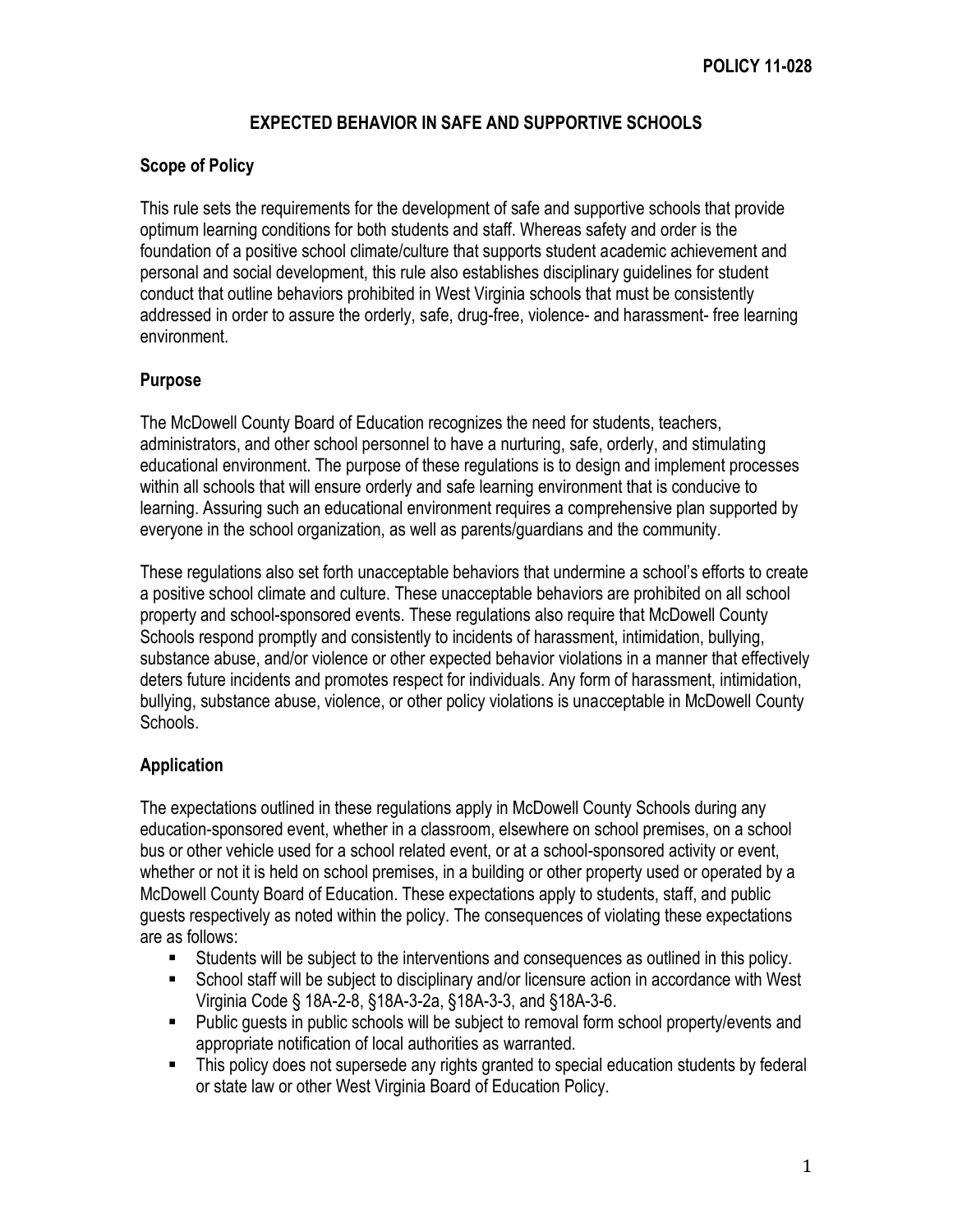#### **Guidelines for School Level Implementation**

Each school shall review the social and emotional learning standards identified in West Virginia Board of Education Policy 4373 for the purpose of establishing a framework concerning the implementation of a school-wide approach to student behavior expectations. The social and emotional learning standards are not expected to be documented in individual teacher lesson plans but rather should serve as a framework for school-wide student behavior expectations as determined by each school faculty. A variety of models may be used to provide instruction in and opportunities to practice, apply and be recognized for social and emotional learning skills and support student skill development in the following areas: (1) **self-awareness and selfmanagement**; (2) **social awareness and interpersonal skills**; (3) **decision-making skills and responsible behaviors.**

Social and emotional learning is addressed through West Virginia Board of Education (WVBE) policies such as:

- 2315-Guidance and Counseling
- West Virginia College- and Career- Readiness Standards for West Virginia Schools
	- o 2520.4 Social Studies
	- o 2520.5 Wellness Education
	- o 2520.14 Technology and Computer Science
	- $\circ$  2520.15 Pre-K Standards (Ages 3-5)
	- o 2520.19 Dispositions and Standards for Student Success for Grades K-12

In accordance with the provisions of this policy, schools shall establish community partnerships that serve to provide the schools with a variety of supports and resources to develop appropriate behaviors in safe and supportive schools. These partnerships may be both formal (involving partner organization representative interaction with students) and informal. Formal partnerships between community service agencies must be approved by the board.

Each school shall develop and implement an ongoing expected behaviors awareness campaign for all students, staff, and parents/guardians.

The policy shall appear in the student and staff handbooks, and if no handbook is available, a copy will be distributed to all students, faculty, and staff. It will be made available to the public in written or electronic format.

Each school shall develop and implement training for students and staff on this policy and on means to effectively promote the goals of the policy.

Each school shall develop an implementation plan of county policy for expected behaviors in safe and supportive schools and shall include it within the individual school strategic plans. The implementation plan shall reflect the particular needs of students and staff to study, learn, and work in a positive school climate and culture. To the maximum extent possible, the plan should be developed collaboratively with input from all stakeholders, including, but not limited to, parents, business leaders, community organizations, and state and local agencies The plan should articulate and incorporate the partnerships supports and resources that are available to the school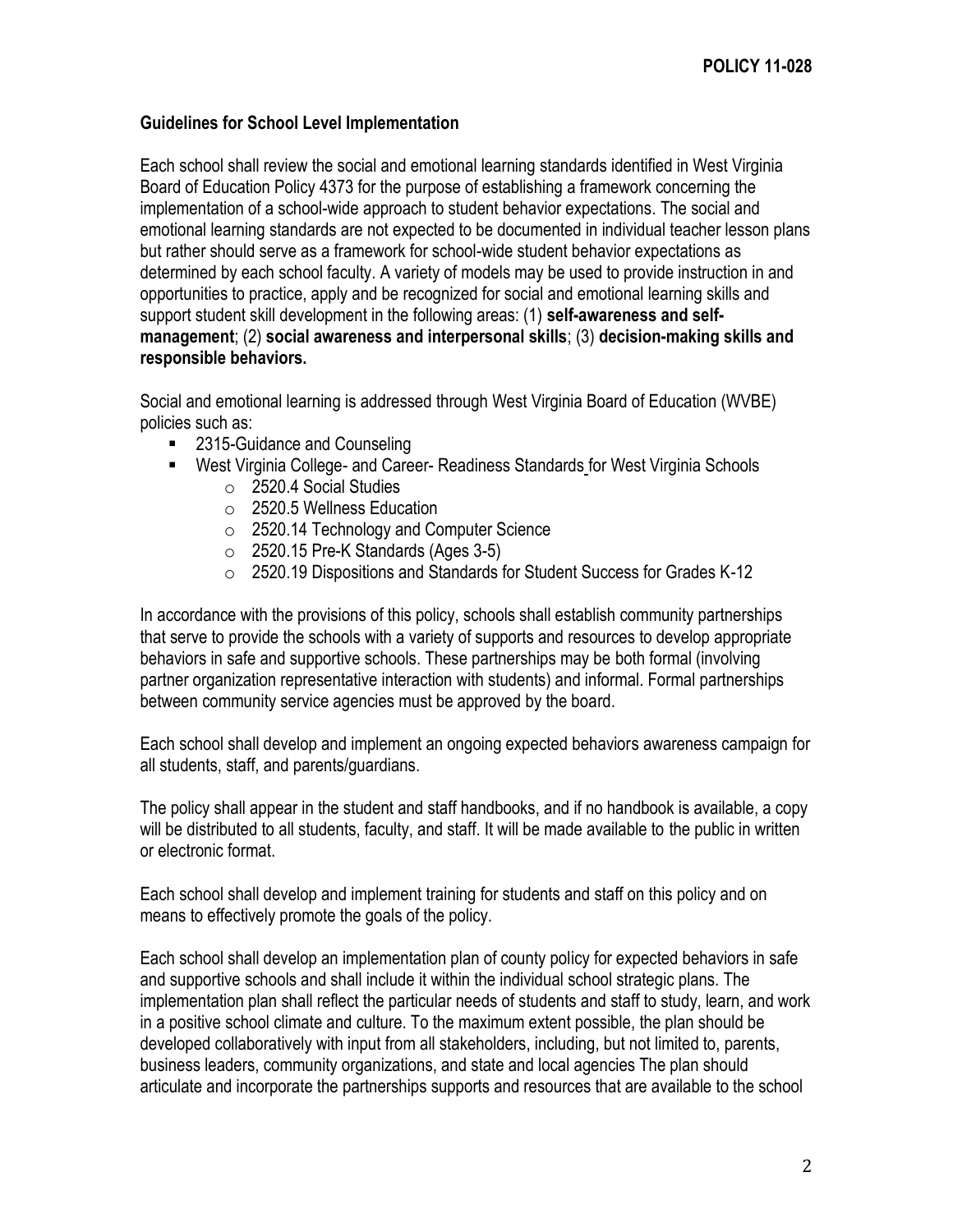through the county's formal and informal partnership agreements, as well as through additional school level partnerships.

At a minimum, schools shall:

- Establish a leadership team (may be an existing team) to manage the design, monitoring, and improvement of school climate/culture.
- Establish a process to gain school-wide input and commitment to school climate/culture improvement from students, staff, parents, and community.
- Develop school-wide priorities for Policy 4373.
- Analyze school climate/culture data annually.
- Make data-driven improvement decisions based on analysis of consistently tracked student behaviors.
- **IMPLEM** Implement programs/practices that promote youth asset development to support expected student behaviors, positive education, and health outcomes.
- Implement comprehensive and effective intervention programs/practices that target identified behaviors that are disruptive to the educational process and that place students at higher risk for poor education and health outcomes.
- **•** Develop appropriate and reliable referral procedures for intensive intervention that enlist school and community partnerships.
- **Evaluate school climate/culture improvement processes and revise as needed.**

Each school will review data annually to determine the effectiveness of their implementation plan. This data review may include, but is not limited to, the following outcome and process data sets:

- **Progress toward implementation plan goals and objectives**
- Evidence of school climate/culture improvement efforts
- Required LSIC reports (West Virginia Code § 18-5A-2)
- **Trend analysis from school climate/culture survey tools (as available)**
- **Summary data for incidents or inappropriate behavior and intervention responses to** incidents
- Evaluation data from training and staff development provided by the county, RESA, and/or WVDE.

# **Safeguards to Protect the Safe and Supportive Environment in the Schools**

It shall be the responsibility of school administration to implement provisions of the policy with specific regard to education, communication, and enforcement. No school or Board of Education property or school or county publication may be used for the advertisement of any tobacco or alcohol product.

In accordance with West Virginia Board of Education Policy 4321.1 Standards for School Nutrition, marketing of other foods and beverages in the high school setting shall be minimized by locating their distribution in low student traffic areas and by ensuring that the exterior of vending machines does not depict commercial logos of products or suggest that the consumption of vended items conveys a health or social benefit.

All groups using school facilities shall sign agreements with the Board of Education agreeing to comply with the environmental safeguards set forth in this policy. Students, parents, and public will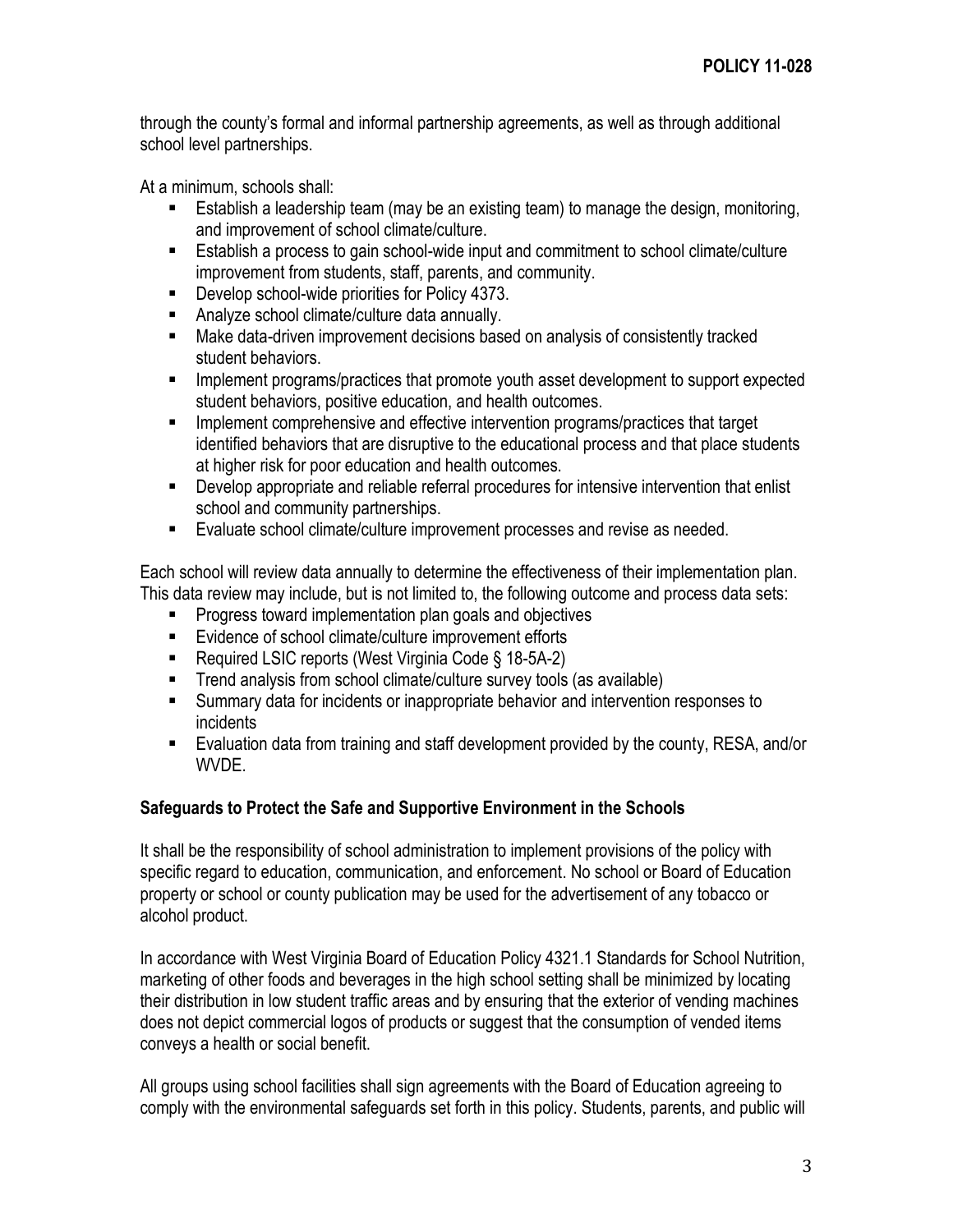be informed by public address systems that this policy remains in force on evenings, weekends, and any other time that school is not in session.

#### **Partnerships**

In the event the Board of Education enters into partnerships with community service agencies for the purpose of providing the county schools with additional supports and resources to shape behaviors in safe and supportive schools that involve partner organization representative interaction with students on school property, during the school day or on behalf of the school system, memoranda of understanding and/or contracts shall be required. These instruments shall clearly articulate the types of student interaction that may occur, the roles and responsibilities of all parties involved, procedural operations, and resource sharing (i.e., funding, space, staff, or data).

#### **Severability**

If any provision of this rule or the application thereof to any person or circumstance is held invalid, such invalidity shall not affect other provisions or applications of this rule.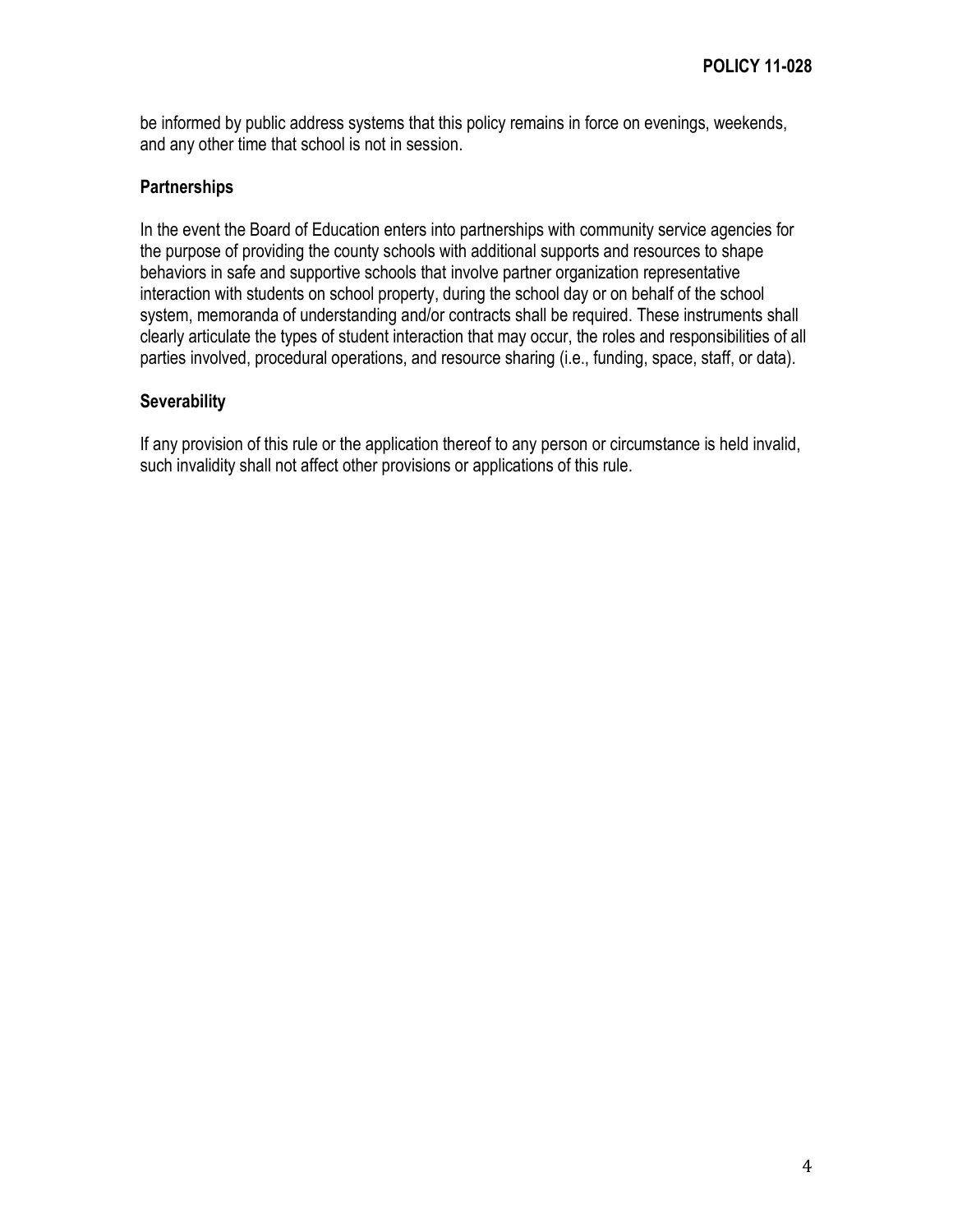| McDowell County Schools Manual for Expected Behavior in Safe and Supportive Schools |
|-------------------------------------------------------------------------------------|
|                                                                                     |
|                                                                                     |
|                                                                                     |
|                                                                                     |
|                                                                                     |
| Chapter 2. Inappropriate Behavior and Meaningful Interventions and Consequences  9  |
|                                                                                     |
| Inappropriate Behavior Levels and Meaningful Interventions and Consequences 9       |
|                                                                                     |
|                                                                                     |
|                                                                                     |
|                                                                                     |
|                                                                                     |
|                                                                                     |
| Chapter 3. Procedures for Addressing Allegations of Inappropriate Behavior13        |
|                                                                                     |
|                                                                                     |
| Chapter 4. Procedures for Taking Action on Substantiated Inappropriate Behaviors15  |
|                                                                                     |
|                                                                                     |
|                                                                                     |
|                                                                                     |
|                                                                                     |
|                                                                                     |
|                                                                                     |
|                                                                                     |
|                                                                                     |
|                                                                                     |
|                                                                                     |
|                                                                                     |
|                                                                                     |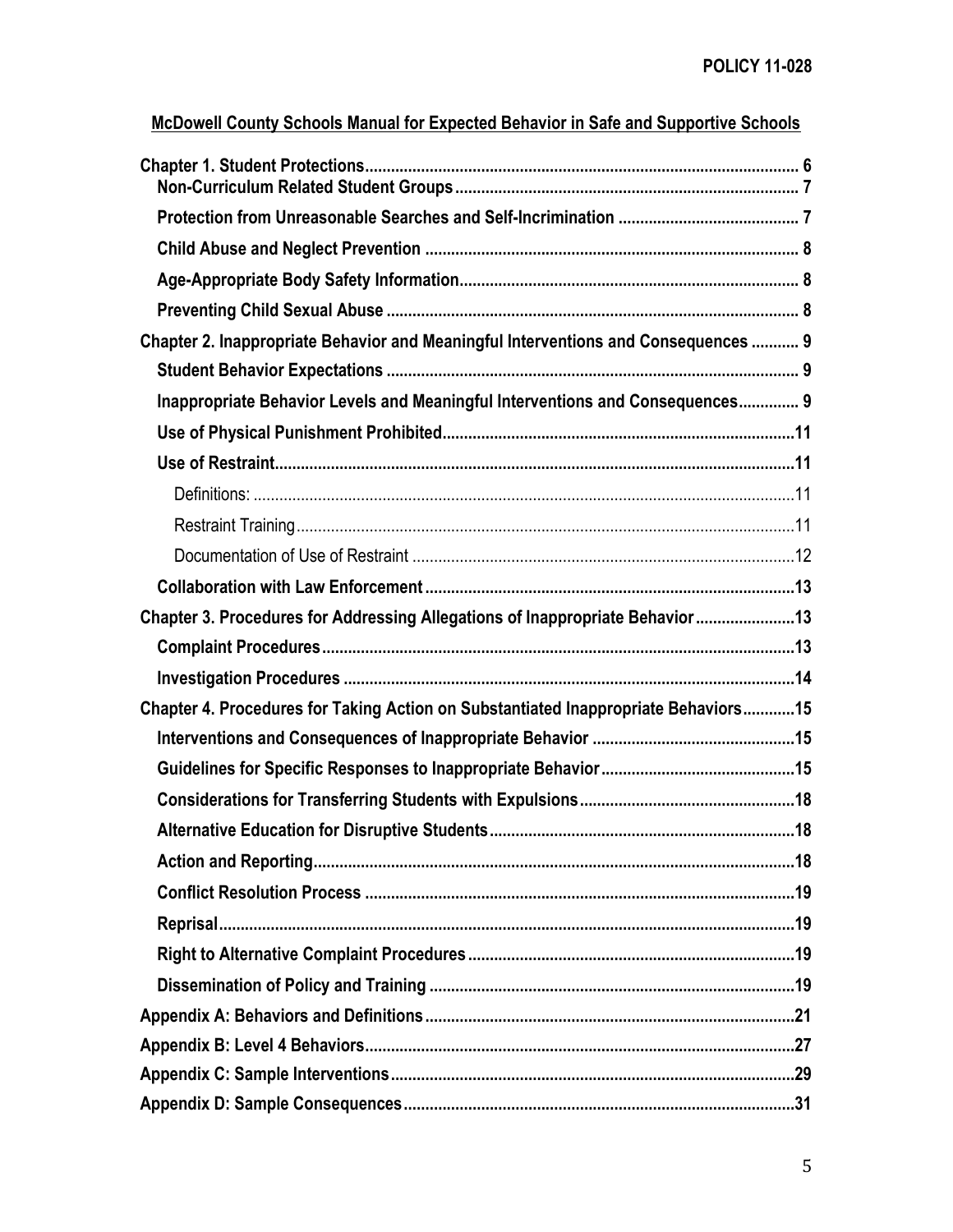#### **McDowell County Schools Manual for Expected Behavior in Safe and Supportive Schools**

#### **Introduction**

The McDowell County Schools Manual for Expected Behavior in Safe and Supportive Schools contains guidance for procedures to create and support positive school climate and culture improvement processes that will ensure an orderly and safe environment conductive to teaching and learning.

#### **Chapter 1. Student Protections**

<span id="page-5-0"></span>School officials are responsible for student safety, welfare, and behavior from the time a student boards the school bus or arrives at school until the student returns home or to his/her designated bus stop. It is a student's responsibility to follow school rules and regulations and to cooperate with school authorities who enforce these rules and regulations.

#### **Student Inquiry and Expression**

Schools may not conduct, sponsor, or endorse religious activities during school time. Individual students have the right to practice their own religion in a manner that does not interfere with the orderly conduct of classes and may form student groups with a religious focus that meet after school. Students have the right to be absent form school, on a reasonable basis, for religious instruction and/or for participation in religious activities. An opportunity must be provided for students to make up such work in accordance with the county policy and procedures.

Students are entitled to exercise appropriate speech while at school. Freedom of speech includes forms of expression other than vocal, provided this activity does not materially or substantially disrupt the work and discipline of the school or impinge upon the rights of other students. Schools shall limit vulgar or offensive speech inconsistent with the school's responsibility for teaching students the boundaries of socially appropriate behavior. Students' off-campus conduct that would reasonably be expected to cause disruption in the school may be prohibited or disciplined. This includes, but is not limited to, blogs and social media postings created for the purpose of inviting others to indulge in disruptive and hateful conduct towards a student or a staff member.

Students have the right not to be compelled to participate in certain types of speech, such as reciting the Pledge of Allegiance. Students who choose not to participate in these ceremonies have the responsibility to respect the rights of those who do participate and must remain respectfully silent.

School-sponsored student publications that are a part of the curriculum are subject to teacher editorial control and therefore may be regulated in a manner reasonably related to educational purposes.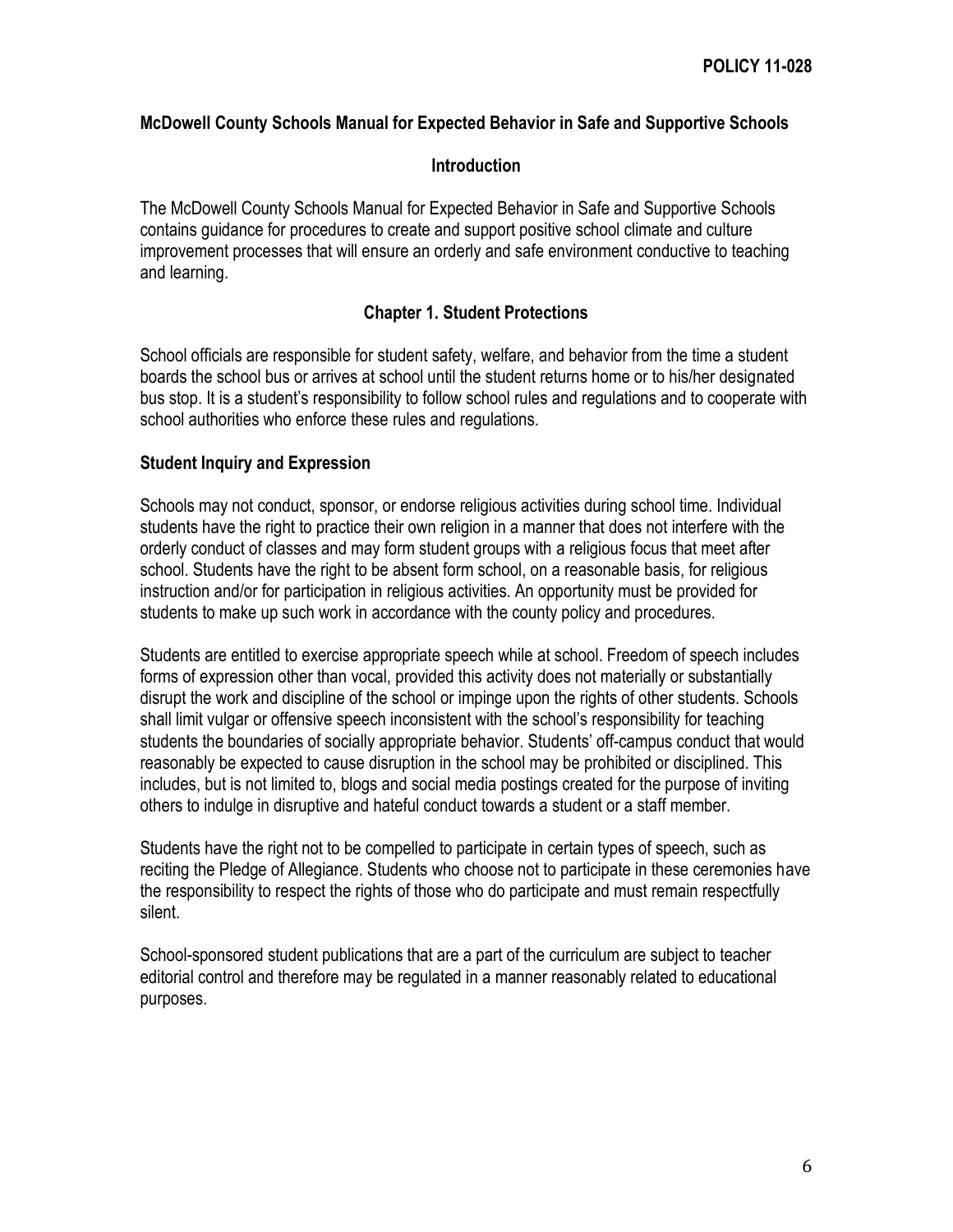#### <span id="page-6-0"></span>**Non-Curriculum Related Student Groups**

When high schools allow one or more student groups whose purpose is not directly related to any class taught at the school to meet at the school, this meeting is referred to as a limited open forum. If a school is a limited open forum for any purpose, the school must allow religious, political, and/or philosophical group meetings as long as the meetings are voluntary, monitored by the school, and do not interfere with the conduct of school activities.

#### <span id="page-6-1"></span>**Protection from Unreasonable Searches and Self-Incrimination**

Federal and state constitutions and statutes provide protection for all citizens from unreasonable searches and seizures. Although school personnel have more latitude than police officers in this regard, because they do not need search warrants, search and seizures of the lockers or students by school officials must be reasonable and based upon the information known by them at the time of the search. Personal property may be searched by those authorized where there is reasonable suspicion to believe that student's property contains stolen articles, illegal items, or other contraband as defined by law or McDowell County Schools policy.

Car Searches- a student's car, while on school property, is subject to search by a teacher or other school official if there are reasonable grounds to suspect that the search will turn up evidence that a student has violated or is violating either the law or rules of the school. Such searches will be conducted in the presence of an adult witness.

Locker Searches- a student's locker may be searched if there are reasonable grounds to suspect that the search will turn up evidence that a student has violated or is violating either the law or rules of the school. Such searches will be conducted in the presence of an adult witness. Furthermore, by accepting a locker, a student shall be deemed to have consented to the period inspection thereof. The school principal shall retain keys to all lockers in order to conduct such inspections.

Canine Assisted Locker/Facility Inspections- school principals are authorized to arrange for the use of canines that have been trained in the detection of unlawful drugs or explosives to assist in periodic inspections of student lockers, other facilities areas, or grounds. Any unlawful drugs or explosives that are discovered as a result of a canine assisted inspection may serve as a basis for student disciplinary action under the terms of this policy. Only with the specific permission of the Superintendent may canines be used to conduct random searches of students.

Students also have a right under federal and state constitutions not to incriminate themselves about a crime when questioned on school grounds by an individual acting in the capacity of a law enforcement official. The students are entitled to be informed of their right against self-incrimination if they are in a custodial setting. In other words, the students are not at liberty to terminate the interrogation and leave. Students do not have a constitutional right against self-incrimination when being questioned by school officials or School Resource Officers (SROs) acting under the supervision of school officials who are investigating school-related misconduct.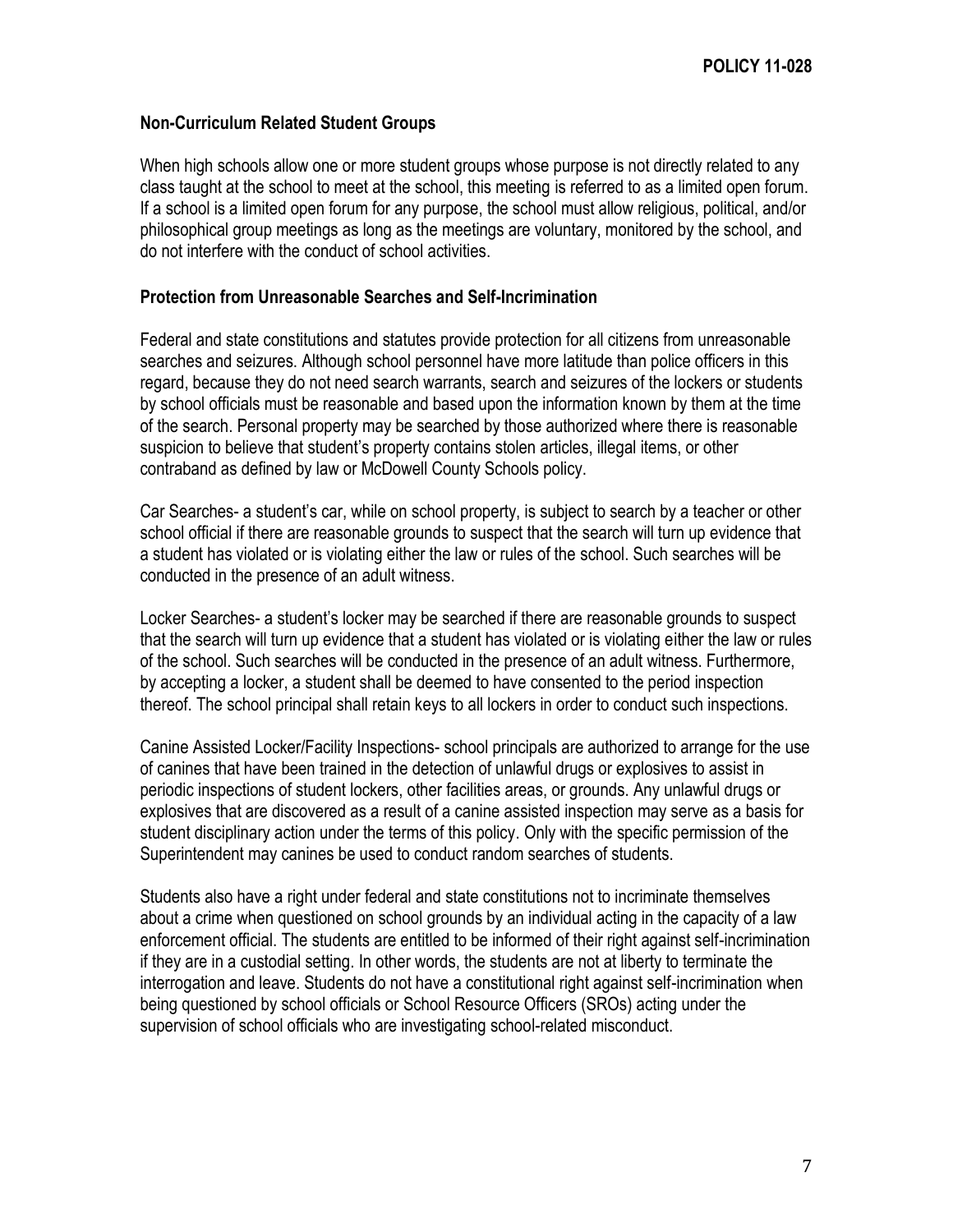#### <span id="page-7-0"></span>**Child Abuse and Neglect Prevention**

Mandatory reporters, such as teachers, school personnel, counselors, nurses, coaches, or volunteers who provide organized activities for children, or other professionals within a schools who suspect that a student is being abused or neglected, shall immediately, and not more than 24 hours after suspecting this abuse or neglect, report the circumstances to the Department of Health and Human Resources (DHHR). Mandatory reporters shall also inform their immediate supervisor immediately following and not more than 24 hours after reporting suspected abuse or neglect to DHHR. In any case, where the reporter believes that the child suffered serious physical abuse, sexual abuse, or sexual assault, the reporter shall immediately report same to the State Police and any law-enforcement agency having jurisdiction to investigate the complaint.

Mandatory reports who are also staff or volunteers of an entity or organization that provides services to a school or otherwise organizes activities at a school or on school premises, must immediately notify the person in charge of the entity or organization providing services or activities to a school. The mandatory reporter must follow any additional reporting requirements established by such entity or organization.

In determining whether conduct falls within the exception to the mandatory reporting requirement, mandatory reporters are encouraged to err on the side of caution and report the conduct within the mandatory reporting time frame.

State law (§49-2-802) contains criminal penalties for failure to meet the reporting requirements outlined in this section.

#### <span id="page-7-1"></span>**Age-Appropriate Body Safety Information**

Beginning July 1, 2019, children in grades K-12 shall receive body age-appropriate safety information at least once per academic school year, with a preference for four times per academic year, addressing education and prevention of sexual abuse in children.

The schools will be able to use resources and guidance from the WVDE implement the following:

- Developmentally appropriate educational resources;
- Social media usage and content;
- Best practices;
- Strategies for dealing with disclosures of sexual abuse;
- Processes to include community shareholders and inclusion of family voice; and
- Offender dynamics and child-on-child scenarios.

#### <span id="page-7-2"></span>**Preventing Child Sexual Abuse**

McDowell County Schools, effective July 1, 2019, will provide a required annual Preventing Child Sexual Abuse (PCSA) training for all school employees focusing on developing skills, knowledge, and capabilities related to preventing child sexual abuse and recognizing and responding to suspected abuse and neglect.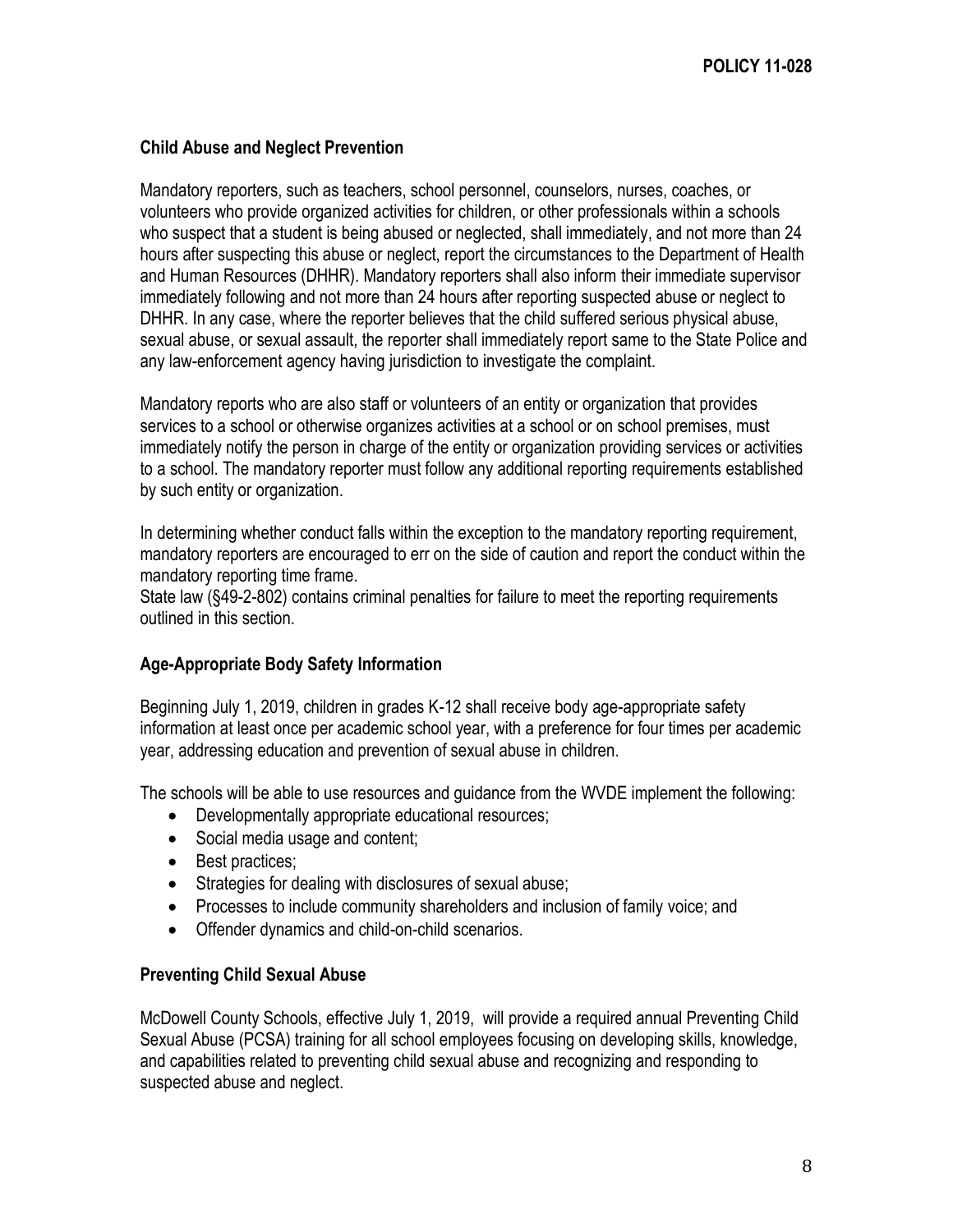#### <span id="page-8-0"></span>**Chapter 2. Inappropriate Behavior and Meaningful Interventions and Consequences**

#### <span id="page-8-1"></span>**Student Behavior Expectations**

All students enrolled in McDowell County Schools shall behave in a manner that promotes a school environment that is safe, orderly, and conducive to learning and social and emotional well-being.

Students will help create an atmosphere free form bullying, intimidation, and harassment.

Students will treat others with respect, deal peacefully with anger, and remain considerate of the feelings of others.

#### <span id="page-8-2"></span>**Inappropriate Behavior Levels and Meaningful Interventions and Consequences**

In order to provide an orderly and safe environment that is conductive to learning in schools, this policy requires that all schools respond immediately and consistently to any behavior that disrupts the learning environment in a manner that effectively deters future incidents and affirms respect for individuals. Inappropriate behaviors include but are not limited to incidents of harassment, intimidation, bullying, substance abuse, and/or violence. All interventions and consequences are in effect on all school property and all school-sanctioned events and are intended for students to learn and exhibit appropriate behavior. McDowell County Schools, with support from WVDE and RESA I, will implement proactive, preventative, and responsive programs; outline investigatory and reporting procedures; and delineate meaningful interventions and consequences in response to inappropriate behavior.

This policy classifies inappropriate student behavior in four levels. Level 1, 2, and 3 inappropriate behaviors may be reclassified based on the severity or repetition of the behaviors provided that this reclassification assures that the treatment of the inappropriate behaviors is consistent with West Virginia Code.

**Level 1**: Minimally Disruptive Behaviors disrupt the educational process and the orderly operations of the school but do not pose a direct danger to self or others.

**Level 2**: Disruptive and Potentially Harmful Behaviors disrupt the educational process and/or pose potential harm, danger, or educational detriment to self and/or property. The behavior is committed willfully but not in a manner that is intended maliciously to cause harm or danger to self and/or others.

**Level 3**: Severely Disruptive, Imminently Dangerous, Illegal and/or Aggressive Behaviors are willfully committed and are known to be illegal and/or harmful to people and/or property.Specific Level 3 behaviors are outlined in W.Va. Code §18A-5-1a (c) and the principal shall address these inappropriate behaviors accordingly.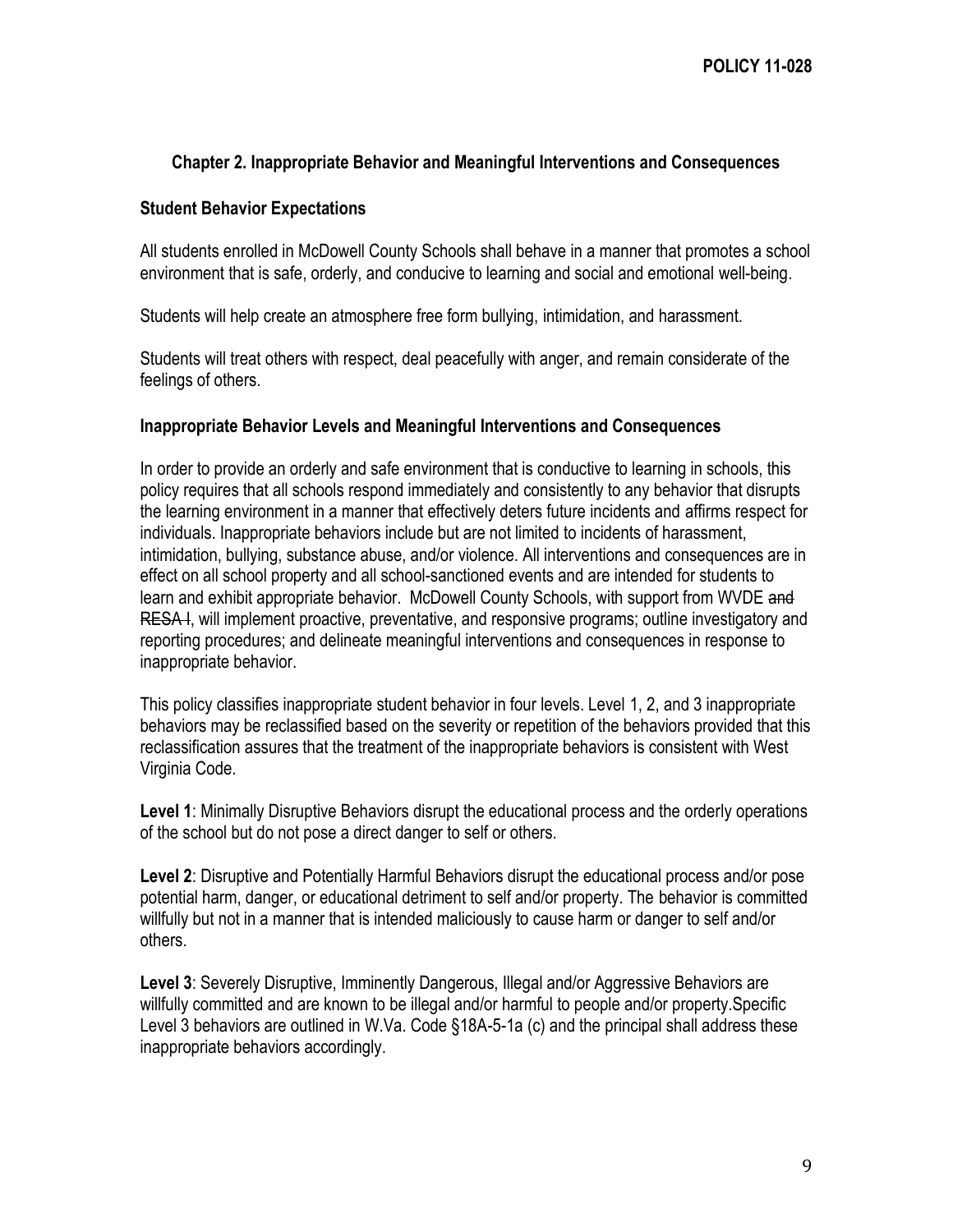**Level 4**: Safe School Act Behaviors are defined in W. Va. Code §18A-5-1 and §18A-5-1a. These laws require that the principal, county superintendent, and county board of education address Level 4 behaviors in a specific manner as outlined in W. Va Code §18A-5-1a and paraphrased in this section.

W. Va. Code §18A-5-1 and §18A-5-1a require mandatory out-of-school suspension by the principal and mandatory expulsion for a period of not less than twelve (12) consecutive months by the county board of education for possession of a deadly weapon, battery on a school employee, or sale of a narcotic drug (see Appendix A for Level 4 Behavior Descriptions).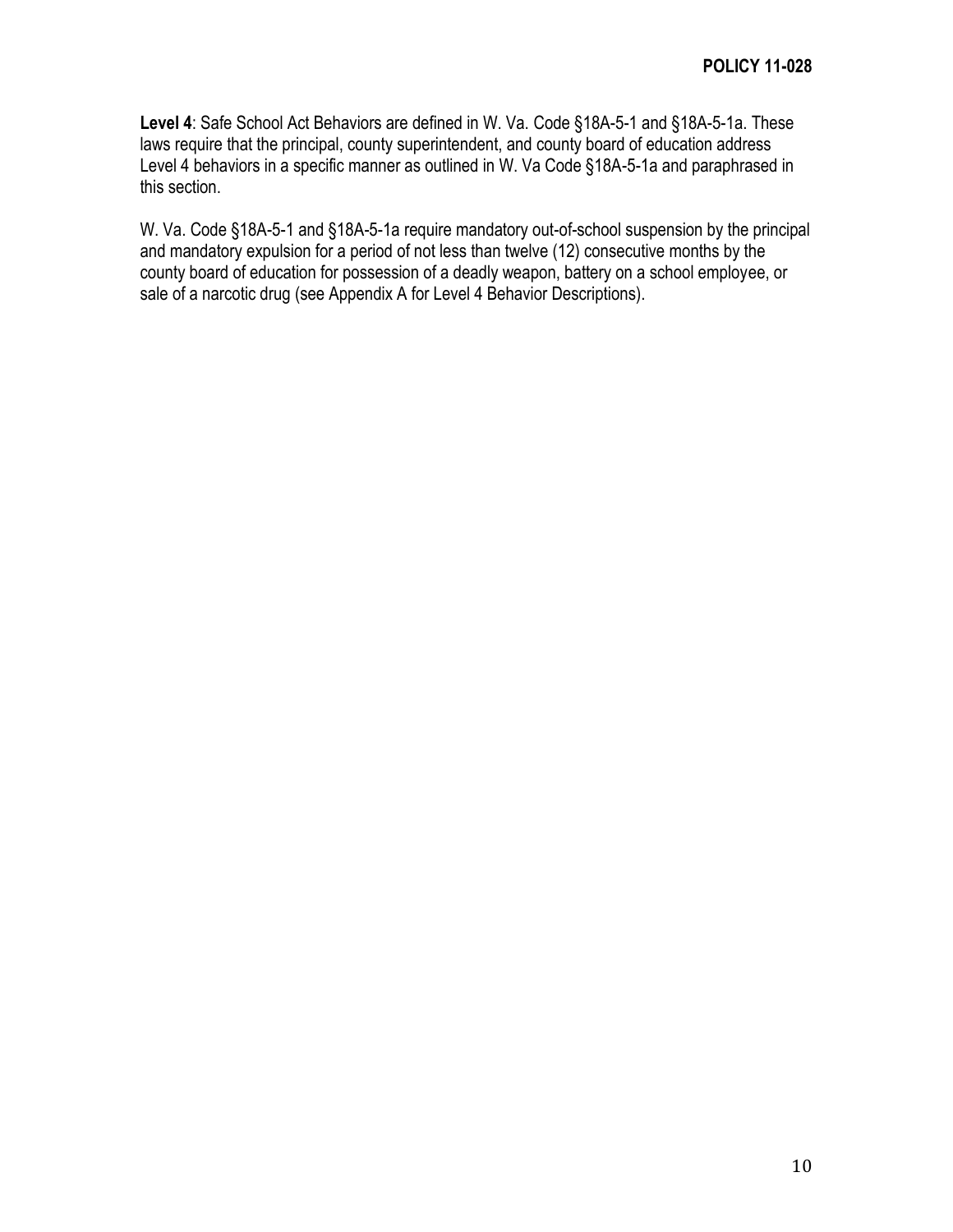### <span id="page-10-0"></span>**Use of Physical Punishment Prohibited**

West Virginia Code prohibits school employees from using corporal (bodily) punishment on any student. No physical punishment of any kind can be inflicted upon a student. This includes:

- Hitting or striking a student on their physical person;
- Requiring physical activity as a punishment (this does not apply to physical activity within the structure and context of extracurricular activities);
- Use of noxious stimuli (e.g. pepper spray), denial of food or water, or other negative physical actions to control behavior; and
- Seclusion- a removal in which a student is left unsupervised in any space as an intervention or consequence to inappropriate behavior.

#### <span id="page-10-1"></span>**Use of Restraint**

Reasonable force may be used to restrain a student from hurting himself/herself or any other person or property. All students, including students with disabilities, must be treated with dignity and respect. Behavior interventions and support practices must be implemented in such a way as to protect the health and safety of the students and others. When the use of physical restraint is necessary, the following guidelines must be followed:

#### <span id="page-10-2"></span>**Definitions**

Restraint- the use of physical force to significantly restrict the free movement of all or a portion of a student's body.

Emergency- a situation in which a student's behavior poses a threat of imminent, serious physical harm to the student or others or serious property destruction.

A school employee and/or independent contractor may use restraint in an emergency as defined above with the following limitations:

- Restraint shall be limited to the use of such reasonable force as is necessary to address the emergency. Procedures and maneuvers that restrict breathing (e.g. prone restraint), place pressure or weight on the chest, lungs, sternum, diaphragm, back, neck or throat, or may cause physical harm are prohibited.
- Restraint shall be discontinued at the point at which the emergency no longer exists.
- Restraint shall be implemented in such a way as to protect the health and safety of the students and others.
- Restraint shall not deprive the student of basic human necessities.
- <span id="page-10-3"></span> Appropriate (intended use) utilization of mechanical restraints such as seat belts or feeding tables when applied for their intended purpose is not prohibited. However, the application of the mechanical restraint is prohibited as an intervention or consequence for inappropriate behavior.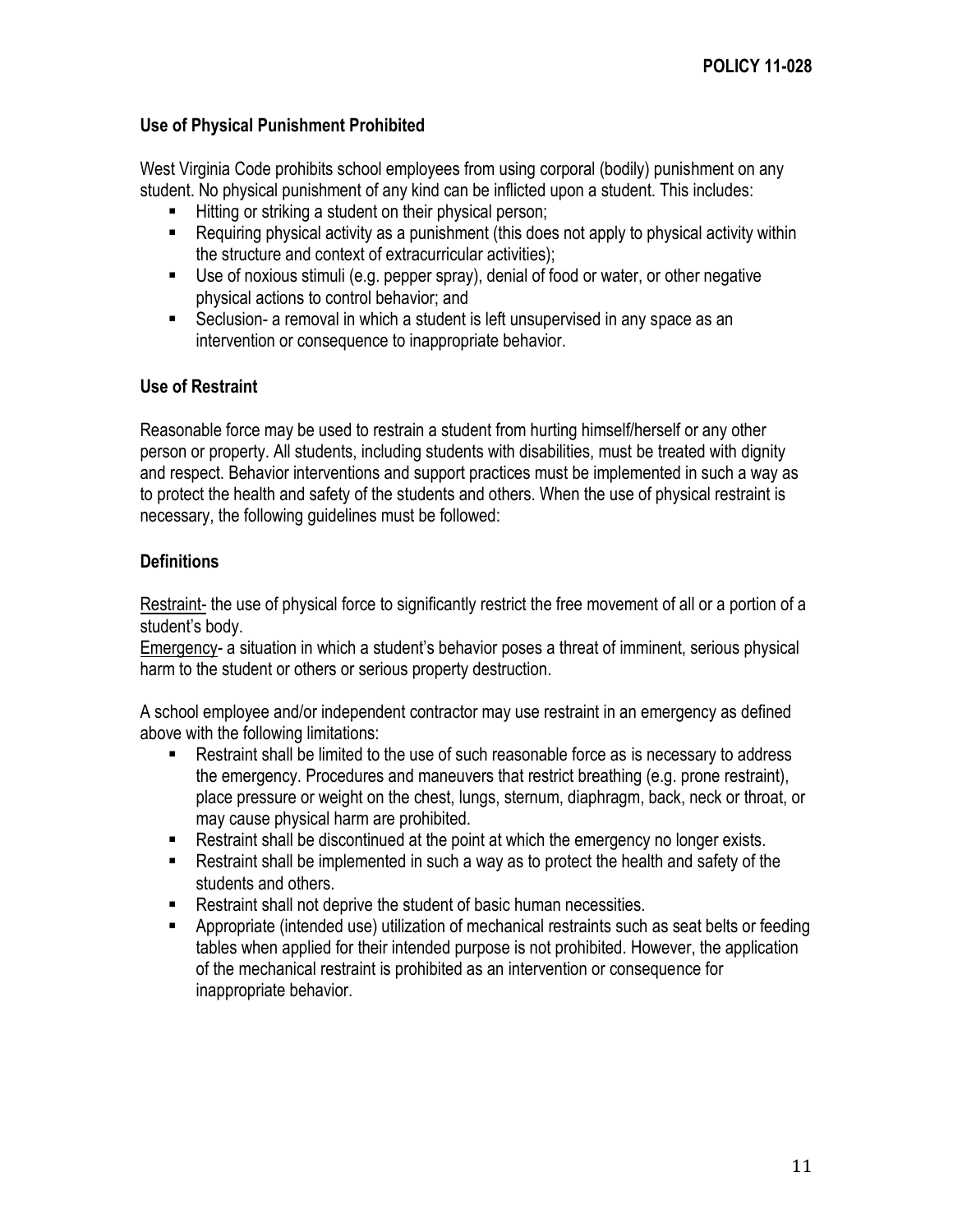# **Restraint Training**

School employees and/or independent contractors who, as determined by the principal, may need to use restraint shall be provided training according to the following requirements:

- A core team of personnel in each school must be trained annually in the use of a nationally recognized restraint process. The team must include an administrator or designee and any general or special education personnel likely to use restraint.
- **Personnel called upon to use restraint in an emergency and who have not received prior** training must receive training within 30 days following the use of restraint if the principal determines that there is a reasonable likelihood that the situation leading to the use of restraint will reoccur.
- **Training on use of restraint must include prevention and de-escalation techniques and** provide alternatives to the use of restraint.
- All trained personnel shall also receive instruction in current professionally accepted practices and standards regarding behavior interventions and supports.

#### <span id="page-11-0"></span>**Documentation of Use of Restraint**

Comprehensive documentation and immediate notification on use of restraint is required. In a case in which restraint is used, school employees, volunteers, and /or independent contractors shall implement the following documentation requirements:

- Immediately following the use of restraint (within one hour)- The principal or designee must be provided verbal and written notification that restraint was used on a given student with a description of the restraint process used.
- Same day- A good faith effort shall be made to verbally notify the parents/guardians regarding the use of restraint.
- Within one school day- Written notification of the use of restraint must be placed in the mail or otherwise provided to the parent/guardian.
- Within one school day-Written documentation regarding the use of restraint must be placed in the student's official school record. The information must be available to determine the relationship of a student's behavior as it impacts the student's learning and/or creation or revision of a behavior intervention plan.

Written notification to the parents/guardians and documentation to the student official school record shall include the following:

- Name of the student;
- Name of the staff member(s) administering the restraint;
- Date of the restraint and the time the restraint began and ended;
- **Location of the restraint:**
- Narrative that describes antecedents, triggers, problem behavior(s), rationale for application of the restraint, and the efforts made to de-escalate the situation and alternatives to restraint that were attempted; and
- **Documentation of all parental contact and notification efforts.**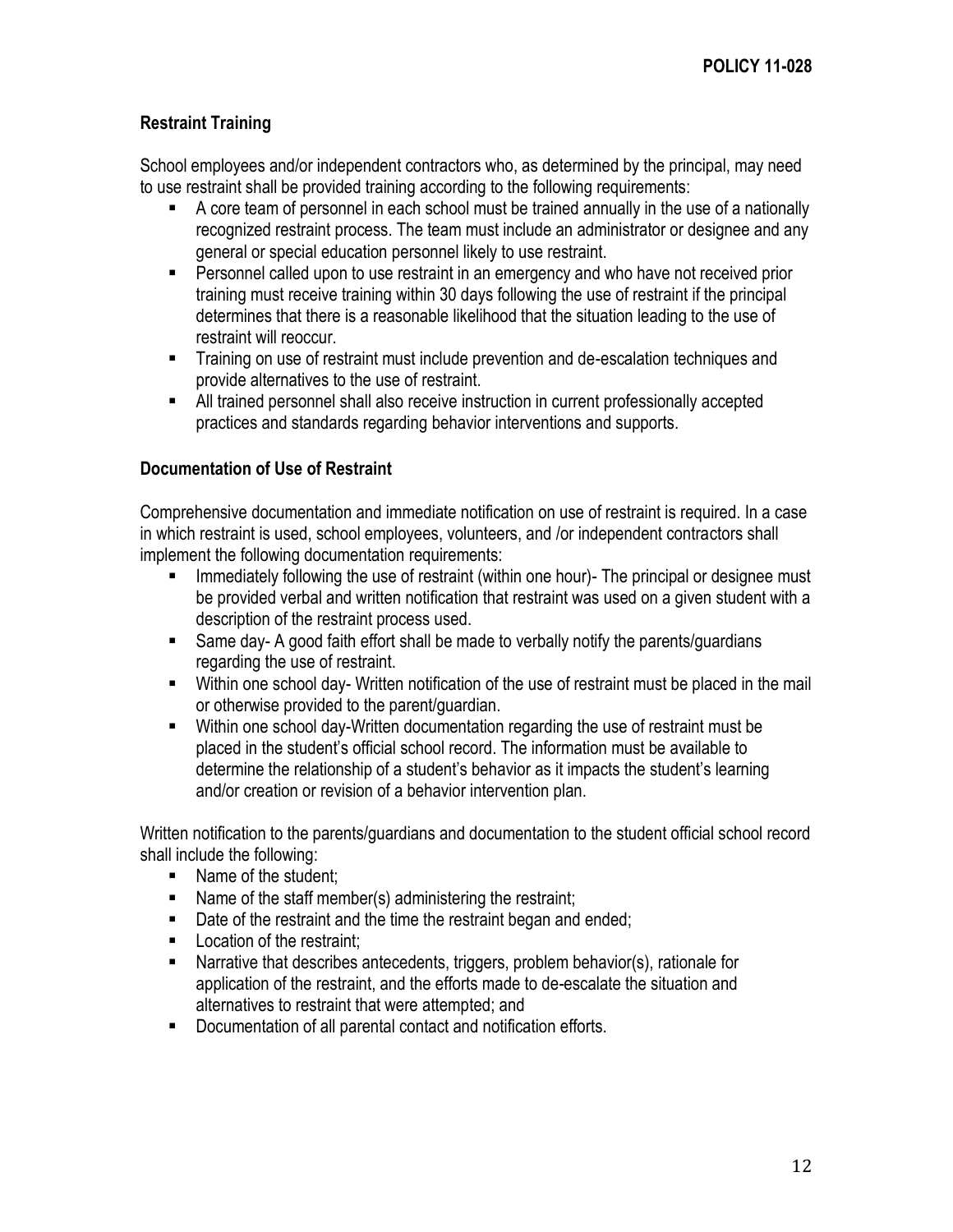#### <span id="page-12-0"></span>**Collaboration with Law Enforcement**

Police have the responsibility to enforce laws in order to protect all citizens. Police can enter schools if they suspect a crime has been committed, if they have a warrant for an arrest of search, or if their assistance has been requested by school officials. It is the duty of the school officials, teachers, and students to cooperate with the police and each other to ensure that the rights of all involved persons are respected.

School Resource Officers (SRO): SRO are certified police officers, working as fulltime officers who have been assigned to work fulltime within a public school during the school year. The SRO duties, salary, and other conditions should be determined through an agreement with the county board of education and the SRO's authorized police department. The principal is the SRO's immediate supervisor while the officer is present in the school. There may be a time when, during the course an SRO's duties, the officer's position as a law enforcement officer would take precedence.

Police Conducting an Investigation in the School: During a criminal investigation, if a student is to be questioned by the police or by the school officials in the presence of the police, the school administration should cooperate with the police and help to ensure that the privacy of the student is protected. The police officer is responsible for determining if the student's parents or guardians, or a lawyer should be contacted prior to questioning. West Virginia Code §49-5-2 specifies that statement made by a student under the age of fourteen, while being questioned by law enforcement officials, cannot be used in a court proceeding unless his or her lawyer is present; such statement made by students who are fourteen or fifteen years old cannot be used in a court proceeding unless their lawyer is present or a parent is present and the parent has been informed of the student's rights. The police officer shall determine when the use of restraints is necessary during such questioning to control any unruly student to prevent the student from harming him/herself or others.

#### <span id="page-12-1"></span>**Chapter 3. Procedures for Addressing Allegations of Inappropriate Behavior**

#### <span id="page-12-2"></span>**Complaint Procedures**

School employees are responsible for assuring a safe and supportive school climate and culture. When incidents of inappropriate behavior are witnessed by school staff, the behavior shall be addressed consistently as outlined in this policy.

All violations of the student behavior expectations observed by school employees or by students must be reported to the principal or assistant principal for appropriate action to be taken as specified in this policy. For complaint procedures in regard to harassment and discrimination, consult McDowell County Policy xx Harassment/Discrimination: Students/Employees. Failure on the part of an employee to report a violation of this policy may be addressed by way of West Virginia Board of Education Policy 5310, W.Va Code § 126CSR142 (Performance Evaluation of School Personnel) or the evaluation of service personnel. The Superintendent may also recommend such disciplinary action as may be deemed appropriate, up to and including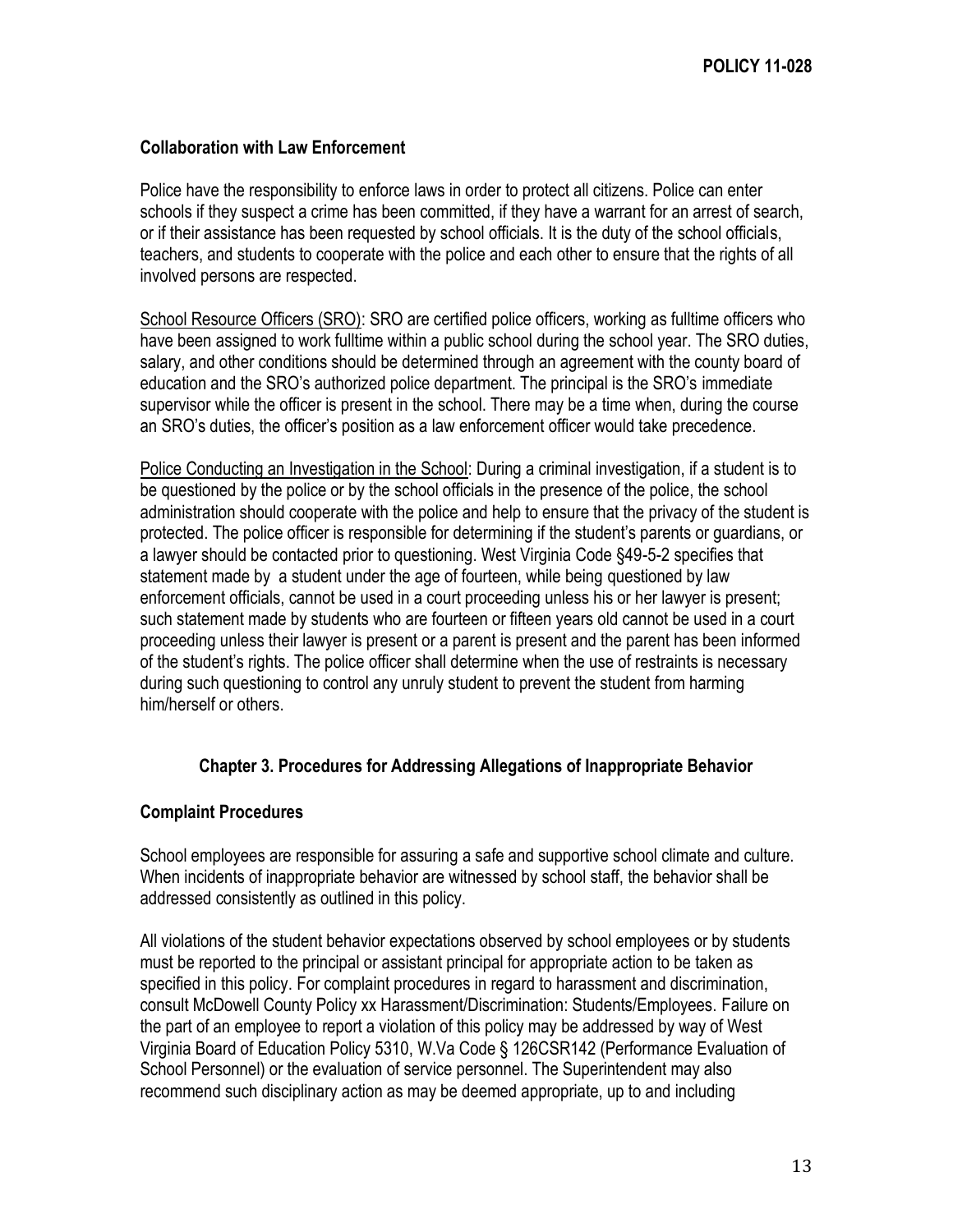termination, for failure by an employee to report and take appropriate action for violations of this policy.

Any person who believes he or she has been the victim of a violation of the student code of conduct or any person with knowledge or belief of conduct that may constitute a violation of Student Behavior Expectations may report the alleged acts immediately to the principal or assistant principal. Nothing in this policy shall prevent any person from reporting violations directly to the county superintendent, as appropriate, to the West Virginia Human Rights Commission, or to a law enforcement agency.

#### <span id="page-13-0"></span>**Investigation Procedures**

The principal or assistant principal shall, upon receipt of a report or complaint, as soon as practical undertake or authorize an investigation. The investigation may be conducted by school/school system officials. For investigation procedures in regard to harassment and discrimination, consult McDowell County Policy XX Harassment/Discrimination: Students/Employees.

The investigation must, at a minimum, consist of personal interviews with the complainant, the individual(s) against whom the complaint is filed, and others who may have knowledge of the alleged incident(s) or circumstances giving rise to the complaint. The investigation may also consist of any other methods and review of circumstances deemed pertinent by the investigator. When any student is to be interviewed in connection with an investigation pursuant to a Level 4 violation, a reasonable effort shall be made to contact the student's parent, custodian, or guardian and invite them to be present during such interview, provided that such parental notification would not compromise the investigation or school/student safety. Parental notification is encouraged at Levels 2 and 3 and discretionary at Level 1.

The principal shall immediately take such reasonable steps as necessary to protect the complainant, students, teachers, administrators, or other personnel pending completion of an investigation of an alleged policy violation.

The principal shall determine whether the alleged conduct constitutes a violation of this policy. In determining the appropriate response and/or punishment for a Level 1, 2, or 3 violations, the principal and the superintendent should consider the surrounding circumstances, the nature of the behavior, past incidents or continuing patterns of behavior, the relationships between the parties involved and the context in which the alleged incidents occurred. Whether a particular action or incident constitutes a violation of this policy requires a determination based on all the facts and surrounding circumstances.

The investigation will be completed as soon as practicable but no later than ten school days following the reported violation. Confidentiality of the filing of complaints, the identity of subjects and witnesses of any complaint and of any action taken as a result of such complaint is essential to the effectiveness of this policy. Only those individuals necessary for the investigation and resolution of the complaint shall be provided information about it. Therefore, the right of confidentiality of complainants, subjects, witnesses, and investigators will be vigorously protected, and violations of such confidentiality may itself be grounds for disciplinary action.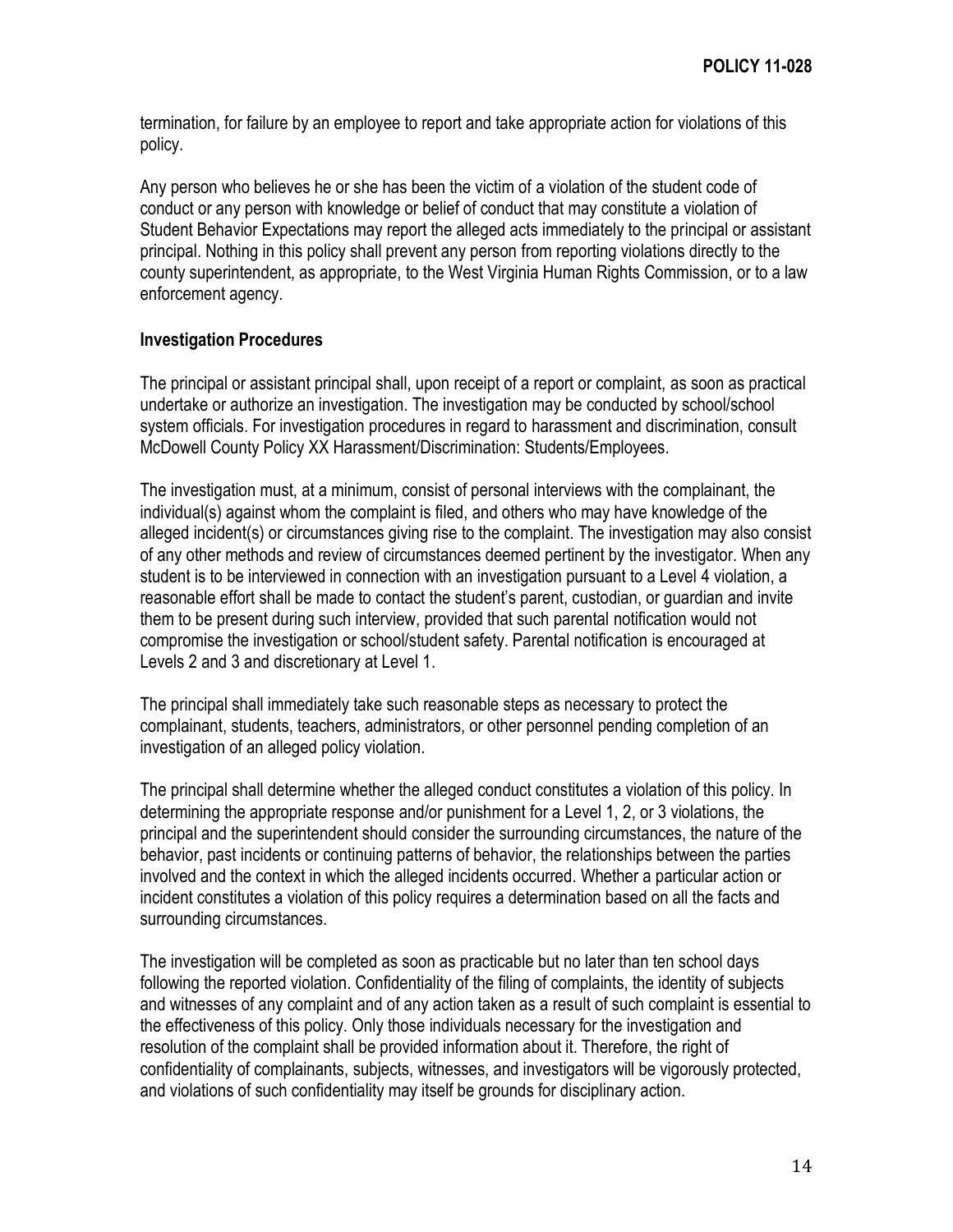#### <span id="page-14-0"></span>**Chapter 4. Procedures for Taking Action on Substantiated Inappropriate Behaviors**

#### <span id="page-14-1"></span>**Interventions and Consequences of Inappropriate Behavior**

This policy identifies appropriate and meaningful interventions and consequences that include, but are not limited to, examples provided in this policy. It is not a requirement that all schools offer every intervention and consequence listed in this policy. School administrators and staff are encouraged to exhaust all available school and community resources to provide appropriate school-based intervention strategies designed to keep students in school and engaged in instruction.

Out-of-school suspension strategies should be used sparingly and shall never deny a student access to instructional materials and information necessary to maintain their academic progress. Out-of-school suspension is not a recommended consequence or intervention for Level 1 and 2 behaviors. However, the determination of interventions and consequences is at the discretion of the school administrator with input considered from teachers/services personnel, for levels 1, 2, and 3. West Virginia Code requires that the principal shall suspend a student who commits a behavior classified as Level 4 in this policy. Specific Level 3 behaviors mentioned in code are to be referred directly to the appropriate administrator because of the serious and/or unlawful nature of the misconduct.

In order to create consistency among all schools in the application of out-of-school suspension and expulsion as they relate to inter-scholastic extracurricular activities, any student suspended or expelled from school is also suspended from extracurricular activities for the duration of the out-ofschool suspension of expulsion.

When administering interventions and consequences, it is required to determine if a student warrants protection under the IDEA, WVDE Policy 2419, and/or Section 504.

#### <span id="page-14-2"></span>**Guidelines for Specific Responses to Inappropriate Behavior**

Exclusion: According to W.Va Code §18A-5-1, a teacher or a bus driver may exclude from a classroom or bus any student who displays one or more of the inappropriate behaviors outlined in this policy. Any student excluded shall be placed under the control of the principal of the school or a designee. The excluded student may be admitted to the classroom or school bus only when the principal or a designee provides written certification to the teachers that the student may be readmitted and specifies the type of disciplinary action, if any, was taken. If the principal finds that disciplinary action is warranted, he or she shall provide written and, if possible, telephonic notice of the action to the parent(s), guardian(s), or custodian(s). When a student is excluded from a classroom or a school bus two times in one semester, and after exhausting all reasonable methods of classroom or bus discipline provided in the school discipline plan, the student may be readmitted to the classroom or the school bus only after the principal, teacher, and, if possible, the parent(s), guardian(s), or custodian(s) of the student have held a conference to discuss the student's disruptive behavior patterns, and the teacher and the principal agree on a course of discipline for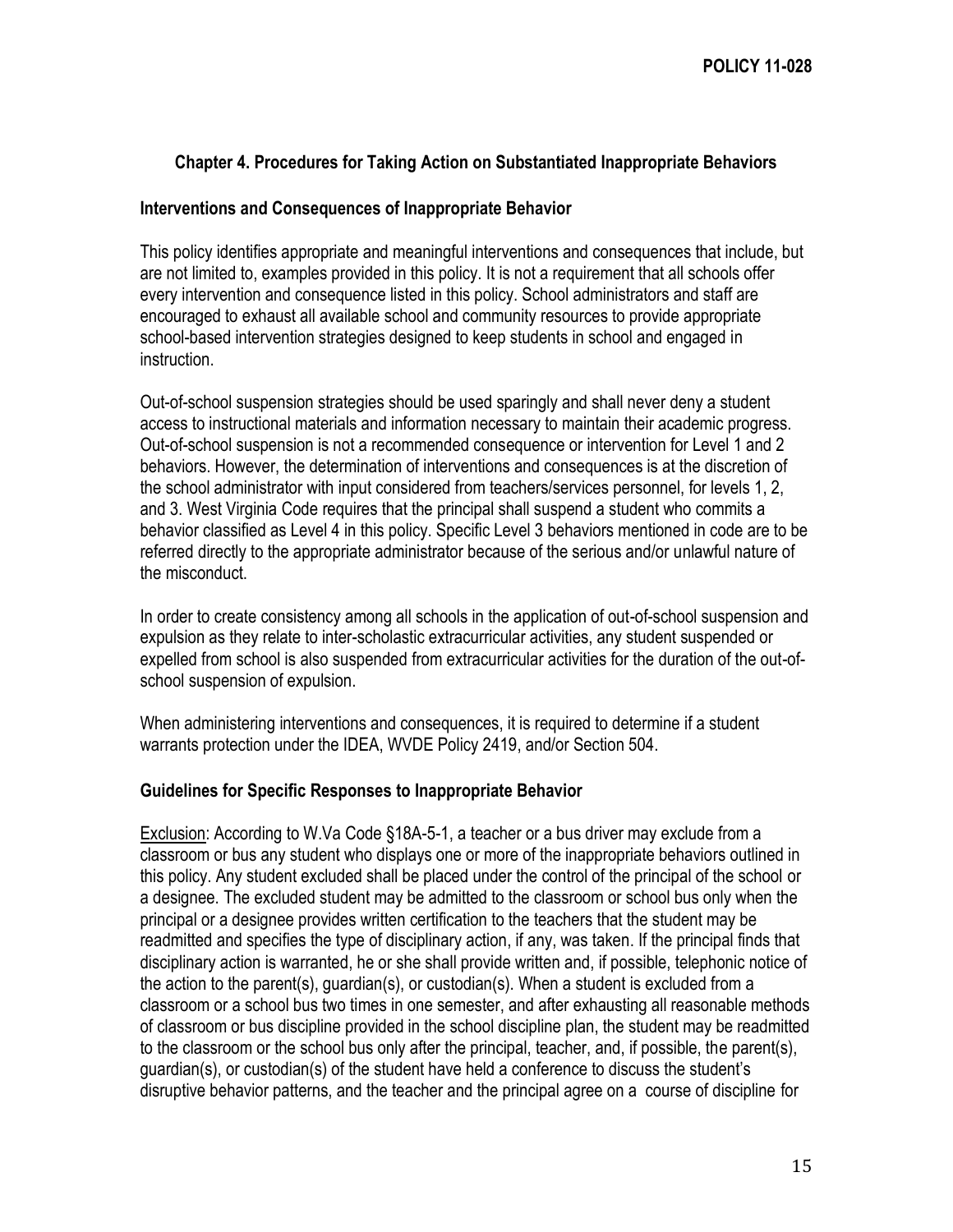the student and inform the parent(s), guardian(s), or custodian(s) of the course of action. Thereafter, if the student's disruptive behavior persists, upon the teacher's request, the principal may, to the extent feasible, transfer the student to another setting.

Bus drivers must follow the guidelines outlined in WVBE Policy 4336- West Virginia School Bus Transportation Policy and Procedures Manual. When the bus driver excludes a student form the school bus, the driver shall notify the student and the student's principal. The principal/designee shall notify the student's parent/guardian. All students shall be transported until the parent/guardian has been properly notified of the exclusion. The principal/designee shall notify the parent/guardian when their child may resume riding the bus. If the inappropriate behavior persists, the student may have his/her rights to transportation services suspended for the remainder of the year, to the extent feasible.

Suspension: The purpose of suspension is to protect the student body, school personnel and property, the educational environment, and the orderly process of the school. Suspension is considered a temporary solution to inappropriate behavior until the problem that caused the suspension is corrected. The length of a suspension should be short, usually one (1) to three (3) school days, but may extend to ten (10) school days.

Suspension typically takes one of two forms:

- In-school suspension: Instances, in which a student is temporarily removed from his/her classroom(s) for disciplinary purposes but remains under the direct supervision of school personnel and continues to received instructional support. Direct supervision means school personnel are physically in the same location as students under their supervision. Settings may include other locations within the school building or removal to another school. Such as an alternative school, provided the student remains in direct supervision of school personnel.
- Out-of-school suspension: Instances in which a student is temporarily removed from his/her school for disciplinary purposes to another setting pursuant to W.Va. Code §18A-5- 1a (e.g., home, community setting). This includes both removals in which no IEP services are provided because the removal is 10 days or less, as well as removals in which the student continues to receive services according to his/her IEP. The student is not under direct supervision of school personnel as defined under in-school suspension.

A student is entitled to an informal hearing when faced with an out-of-school suspension of ten (10) days or less. At this hearing, the principal must explain why the student is being suspended, and the students must be given the opportunity to present reasons why she or he should not be suspended. However, a student whose conduct is detrimental to the safety of the school may be suspended immediately and a hearing held as soon as practical after the suspension. Other procedures the school must follow when dealing with out-of-school suspensions are outlined in West Virginia Code §18A-5-1 and §18A-5-1a and include these requirements:

- Parent(s)/guardian(s) must be notified promptly in all cases of suspension.
- The county superintendent of schools or designee must be notified and preferably in writing of the time and conditions pertaining to the suspension.
- A student that is suspended from school may not participate in any school-sponsored activities and is not permitted on school grounds during the period of suspension.
- A student may not be suspended from school solely for not attending class.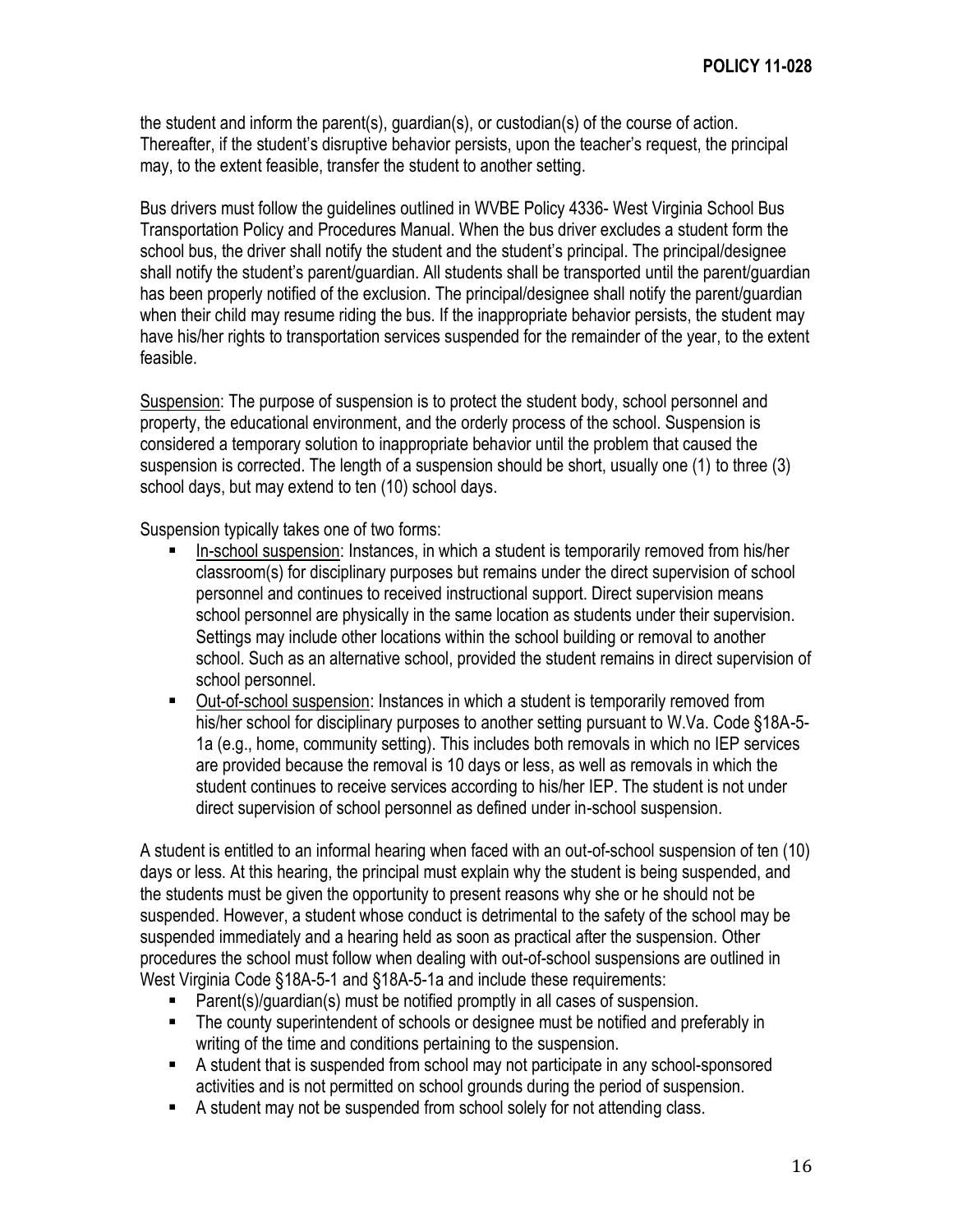An out-of-school suspension of more than ten (10) days requires a formal hearing before the county board of education. Procedures the school and county must follow when dealing with suspensions of more than ten (10) days are outlined in W.Va. Code §18A-5-1 and §18A-5-1a and include:

- **Parent(s)/quardian(s) must be informed in writing of the charges against their child,** including a summary of the evidence upon which the charges are based.
- Upon the student's/parent's/guardian's request, a formal hearing must be scheduled before the county board of education.
- Students are entitled to be represented or advised during the proceedings by a person or persons of their choosing, including legal counsel.
- Students are entitled to be given reasonable time to prepare for the hearing.

Expulsion: The county superintendent, upon recommendation by the principal, may recommend that a county board of education expel a student from school if the student's conduct is judged to be detrimental to the progress and general conduct of the school. In all cases involving expulsion, the student is entitled to formal due process procedures if the county board of education agrees to act upon recommendations to expel a student from school. These procedures are outlined in W.Va. Code §18A-5-1 and §18A-5-1a.

W.Va. Code §18A-5-1 and §18A-5-1a requires mandatory out-of-school suspension by the principal and mandatory expulsion for a period of not less than twelve (12) consecutive months by the county board of education for: possession of a deadly weapon, battery of a school employee, or sale of a narcotic drug. Procedures that must be followed when dealing with an expulsion include:

- The student and parent(s)/guardian(s) must be given a written statement of the specific charges against the student.
- The county board of education must hold a hearing regarding the recommended expulsion.
- The student and parent(s)/guardian(s) must be given a written notice of the time and place of the board of education hearing at which the expulsion will be considered. This notice must be given far enough in advance for the student to have time to prepare an adequate defense against the charges.
- The student and parent(s)/guardian(s) have the right to be present at the board hearing and to defend against the charges.
- **The student has the right to be represented by an attorney at the hearing at his or her own** expense.
- **The student has the right to present witnesses on their behalf, to hear the testimony** against them, and to question the witnesses against them.
- If the board of education decides that the charges against a student do not warrant his or her expulsion from school, the student may remain in school or return to school without being subjected to punishment or harassment.
- In all expulsion hearings, fact shall be found by a preponderance of evidence.
- **Expulsion by the board of education is final. However, if a student or parent/quardian** believes that the student was not given procedures due process, they may appeal to the State Superintendent of Schools. If the state superintendent finds that the board's decision to expel the student was properly made, then the expulsion will stand unless overturned by a court.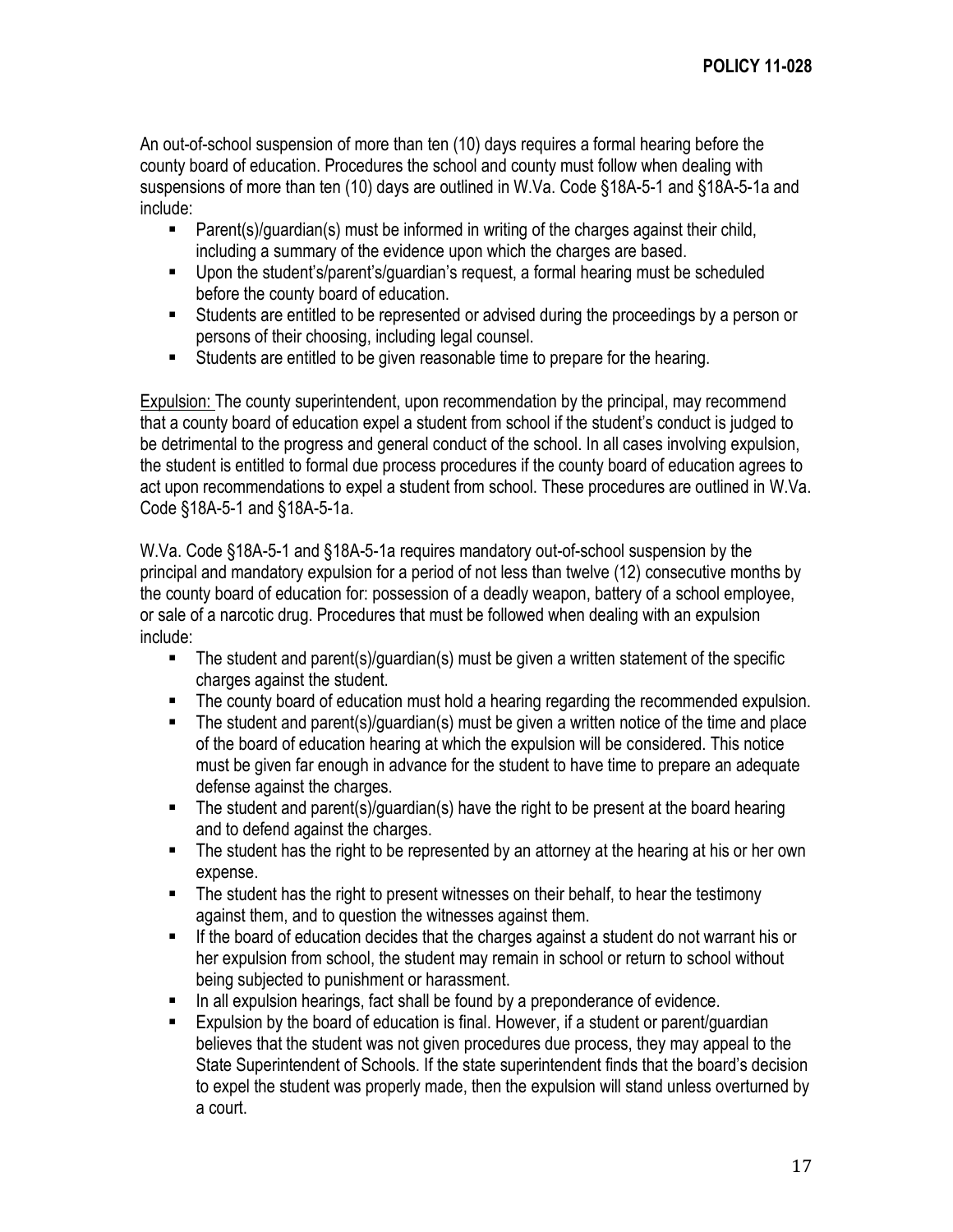#### <span id="page-17-0"></span>**Considerations for Transferring Students with Expulsions**

Students who have been suspended or expelled from a public or private school in West Virginia or another state, currently residing within the county, will not be denied enrollment in McDowell County Schools unless determined to be a "dangerous student" under the procedures set forth in W. Va. Code §18A-5-1a. County superintendent or designee will determine the appropriate educational placement, including alternative education services, for these students.

#### <span id="page-17-1"></span>**Alternative Education for Disruptive Students**

The guidelines applying to alternative education for disruptive students are addressed in McDowell County Policy 6-002 **Alternative Delivery of Education Programs**.

#### <span id="page-17-2"></span>**Action and Reporting**

Upon receipt of a report substantiated by staff observations or by the investigation, the principal and the superintendent will take appropriate action against those found to have violated this policy pursuant W.Va Code §18A-1-1 and §18A-5-1a. The principal, superintendent or designee shall as soon as practical enter the required disciplinary data into the West Virginia Education Information System (WVEIS) in order to file the required information with the West Virginia Department of Education of all substantiated reports of all violations of the expected behaviors at school.

It is essential that schools accurately track incidents or inappropriate behavior in order to utilize data for school climate/culture improvement efforts and to create documentation to support actions taken to intervene in inappropriate behavior patterns. The WVEIS provides schools with a platform to report all incidents of inappropriate behavior at the classroom level and above. The primary value of this data rests at the school and county levels and is necessary for development and monitoring of Policy 4373 implementation plans. Therefore, all inappropriate behaviors as described in **Inappropriate Behaviors: Codes, Definitions, and Interventions and Consequences** section of this policy, Levels 1, 2, 3, and 4 shall be reported through the following guidelines:

- Teacher level documentation shall include inappropriate behavior leading to interventions, consequences, and/or referrals to the principal.
- Principal level WVEIS data entry shall include all teacher level documentation as well as additional entry for administrative disciplinary actions. This data shall be entered into WVEIS by the principal and/or other authorized staff.
- Superintendent level WVEIS data entry shall include county board actions resulting from expulsion hearings. This data shall be entered into WVEIS by the superintendent and/or other authorized staff.

Incidents of inappropriate behaviors reported in WVEIS in accordance with this policy will be used by the WVDE to comply with federal and state reporting requirements. In order to assure accuracy of data, all districts shall verify their data monthly.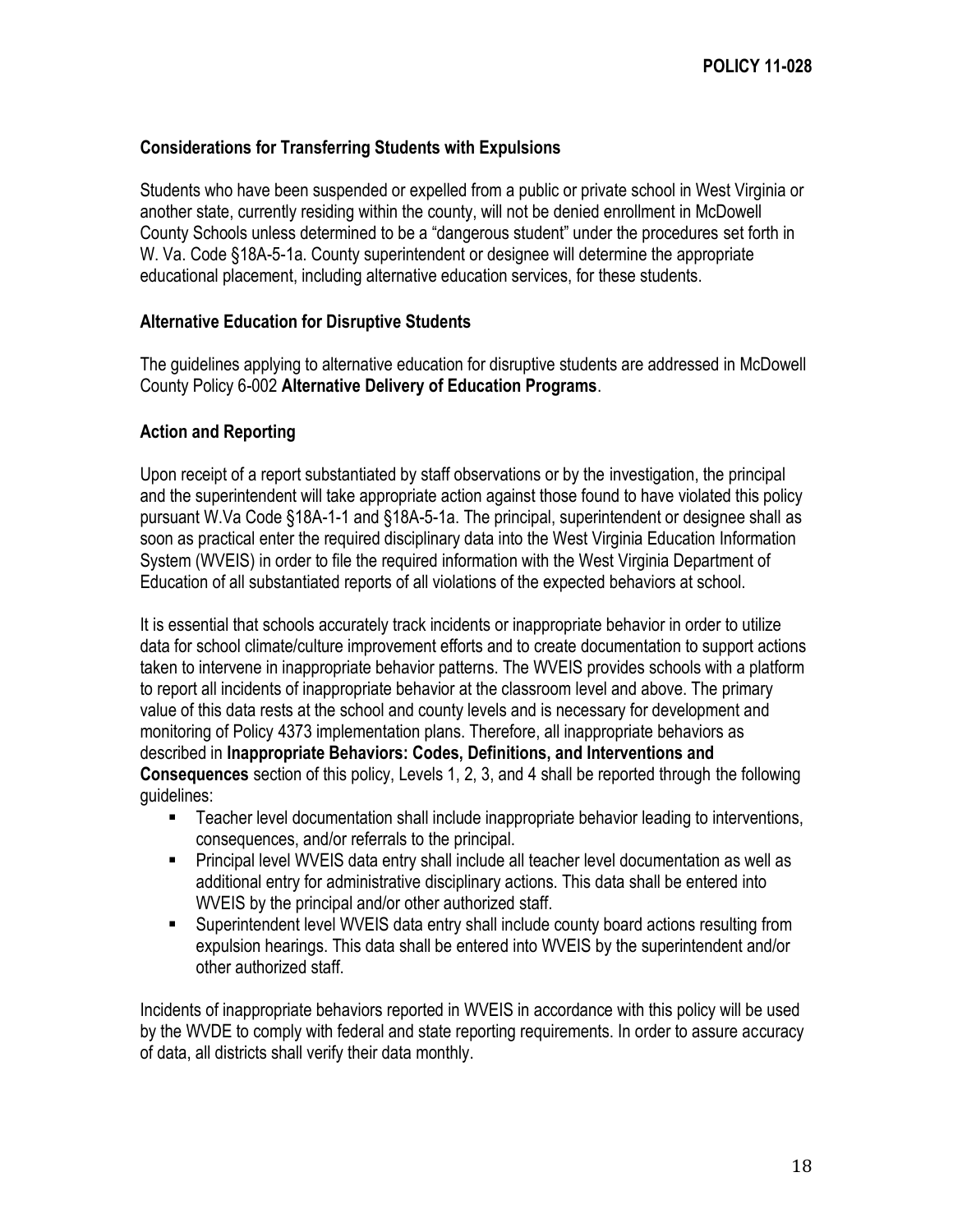## <span id="page-18-0"></span>**Conflict Resolution Process**

If someone believes that a county board of education has violated the procedures rights set forth in this policy, the person may follow the appeal procedures outlined in W.Va. 1226CSR188, WVBE Policy 7211 Conflict Resolution Process for Citizens, and McDowell County Schools Policy 10-005 Citizens' Appeal. The procedures set forth in this policy are not deemed to be a precondition to seeking relief in some other forum, nor do they address personal complaints against a school employee.

# <span id="page-18-1"></span>**Reprisal**

It shall be a violation of this policy for any student to retaliate against any person who is involved in any disciplinary action against any student. The principal shall take appropriate action such as inschool suspension, out of school suspension, referral to school SAT for possible placement in alternative setting, or expulsion against any student who retaliates against any person who reports alleged violations or any person who testifies, assists, or participates in an investigation, or who testifies, assists, or participates in a proceeding or hearing relating to such violations. Retaliation includes, but is not limited to, any form of intimidation, reprisal, or harassment.

It shall also be a violation of this policy to file a false report concerning a violation of this policy. The principal will take appropriate action against any student, administrator, or other school personnel who falsely reports violations of this policy.

## <span id="page-18-2"></span>**Right to Alternative Complaint Procedures**

These procedures do not deny the right of any individual to pursue other avenues of recourse which may include filing charges with the West Virginia Human Rights Commission, initiating civil action, or seeking redress under the state criminal statutes and/or federal law.

#### <span id="page-18-3"></span>**Dissemination of Policy and Training**

This policy or a summary shall be conspicuously posted throughout each county's/school/s facilities in areas accessible to students and staff members, such as classrooms, offices, and common areas. This policy, or a summary, shall appear in the student handbook, and if no handbook is available, a copy will be distributed by school personnel to all students, faculty, staff, and parents. A copy of this policy may also be obtained through McDowell County Schools' website.

At the beginning of each school year, all students and their parents shall be provided with copies of a school's student behavior expectations. Students who transfer into a school during the course of a school year and their parents shall also be provided with copies of a school's student behavior expectations.

Training for students and staff on these regulations and on means for effectively promoting the goals of this policy will be developed and implemented collaboratively, with input from all stakeholders, including but not limited to, parents, community members, and state and local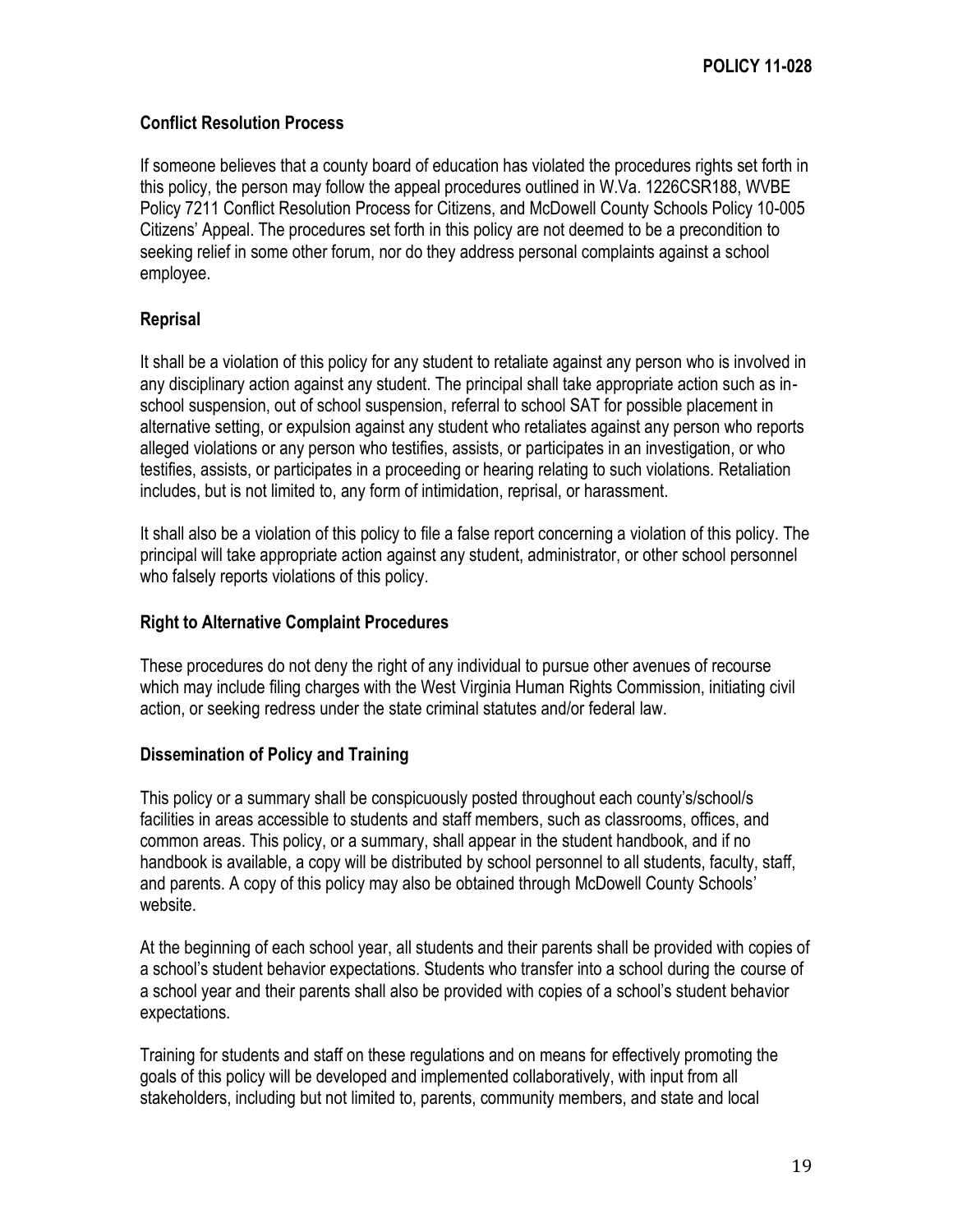agencies. The training will be accomplished through discussions in classrooms and/or at grade level large group meetings held at the beginning of the school year to raise the awareness of different types of student behavior expectation violations and how they are manifested, their emotional, social, behavioral, and educational consequences. Each year, students shall be required to sign a statement acknowledging that they have read the expectations for student behavior or have it read to them and that they understand the behavior expectations and the consequences of a violation.

Adopted: October 17, 2016 Revised: August 19, 2019

Reference: W.Va. 126CSR99, WVBE Policy 4373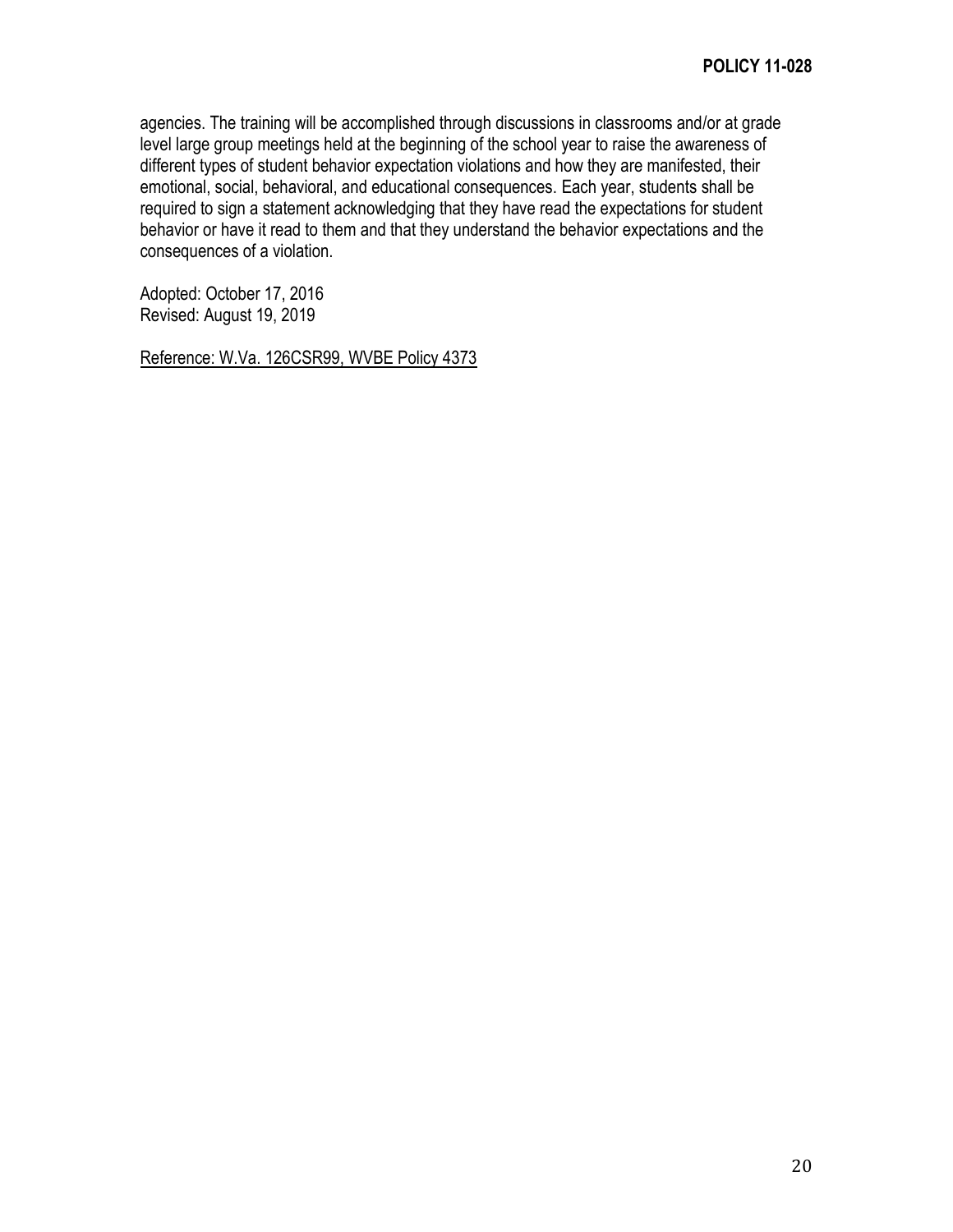<span id="page-20-0"></span>

| <b>Behaviors</b>                  | <b>Definitions</b>                                                                                                                                                                                                                                                                                                                                                                                                                                                                                                             |
|-----------------------------------|--------------------------------------------------------------------------------------------------------------------------------------------------------------------------------------------------------------------------------------------------------------------------------------------------------------------------------------------------------------------------------------------------------------------------------------------------------------------------------------------------------------------------------|
| <b>Battery Against a Student</b>  | Injuring another student unlawfully and intentionally                                                                                                                                                                                                                                                                                                                                                                                                                                                                          |
| Cheating                          | Plagiarizing or copying the work of others or breaking rules<br>to gain advantage in a competitive situation. Interventions<br>could result in academic sanctions.                                                                                                                                                                                                                                                                                                                                                             |
| <b>Defacing School Property</b>   | Defacing or damaging school property or property of others.<br>Actions such as writing in school textbooks or library books,<br>writing on desks or walls, carving into woodwork, desks, or<br>tables, and spray painting surfaces are acts of defacement.<br>Examples of damage to school property include, but are not<br>limited to, ruining bulleting boards, intentionally clogging the<br>plumbing system, breaking light bulbs or fixtures, and<br>damaging school equipment to the point where repair is<br>necessary. |
| <b>Deceit</b>                     | Deliberately concealing or misrepresenting the truth,<br>deceiving another, or causing another to be deceived by<br>false or misleading information.                                                                                                                                                                                                                                                                                                                                                                           |
| Disruptive/Disrespectful Conduct  | Exhibiting behavior that violates classroom/school rules,<br>results in distraction and obstruction of the educational<br>process or that is discourteous, impolite, bad mannered,<br>and/or rude. Behavior is considered disruptive and/or<br>disrespectful if a teacher is prevented from starting an<br>activity or lesson or has to stop instruction to address the<br>disruption.                                                                                                                                         |
| <b>Failure to Serve Detention</b> | Failing to serve an assigned detention of which student<br>and/or parent or guarding have been notified.                                                                                                                                                                                                                                                                                                                                                                                                                       |
| False Fire Alarm                  | Setting off a fire alarm knowingly and willingly without cause.                                                                                                                                                                                                                                                                                                                                                                                                                                                                |
| Falsifying Identify               | Providing false identification to any school official with intent<br>to deceive school personnel or falsely obtain money or<br>property.                                                                                                                                                                                                                                                                                                                                                                                       |
| Fraud/Forgery                     | Deceiving another or causing another to be deceived by<br>false or misleading information or signing the name of<br>another person in order to obtain anything of value or<br>defraud authorities.                                                                                                                                                                                                                                                                                                                             |
| Gambling                          | Engaging in any game of chance or contest wherein money<br>or other items of monetary value are awarded to the winner,<br>except for those games and contests authorized as official<br>school functions.                                                                                                                                                                                                                                                                                                                      |
| <b>Gang-Related Activity</b>      | Using violence, force, coercion, threat of violence or gang<br>activity that causes disruption or obstruction to the<br>educational process. Gangs are defined as organized groups<br>of students and/or adults who engage in activities that<br>threaten the safety of the general populace, compromise the                                                                                                                                                                                                                   |

# **Appendix A: Behaviors and Definitions**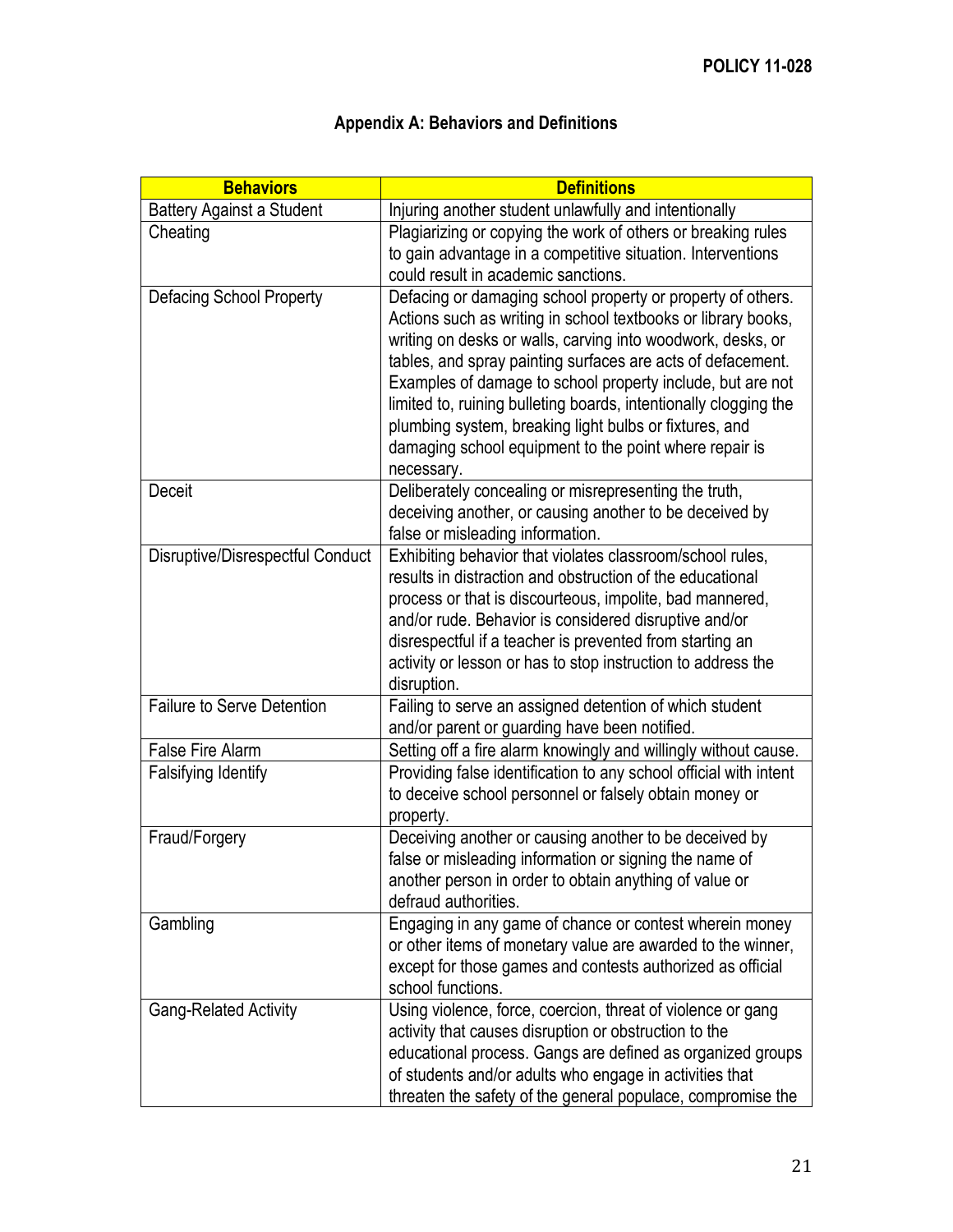|                                                           | general community order, and/or interfere with the school<br>district's educational mission.                                                                                                                                                                                                                                                                                                                                                                                                                                                                                                                                                                                                                                                                                                                                                                                                                                                                                                                                                                                                                                                                                                                                                                                                                                                                                                                                                                                      |
|-----------------------------------------------------------|-----------------------------------------------------------------------------------------------------------------------------------------------------------------------------------------------------------------------------------------------------------------------------------------------------------------------------------------------------------------------------------------------------------------------------------------------------------------------------------------------------------------------------------------------------------------------------------------------------------------------------------------------------------------------------------------------------------------------------------------------------------------------------------------------------------------------------------------------------------------------------------------------------------------------------------------------------------------------------------------------------------------------------------------------------------------------------------------------------------------------------------------------------------------------------------------------------------------------------------------------------------------------------------------------------------------------------------------------------------------------------------------------------------------------------------------------------------------------------------|
|                                                           | Gang activity includes:                                                                                                                                                                                                                                                                                                                                                                                                                                                                                                                                                                                                                                                                                                                                                                                                                                                                                                                                                                                                                                                                                                                                                                                                                                                                                                                                                                                                                                                           |
|                                                           | Wearing or displaying any clothing, jewelry, colors,<br>or insignia that intentionally identifies the student as<br>a member or otherwise symbolizes support of a<br>gang.<br>Using any word, phrase, written symbol, or gesture<br>that intentionally identifies a student as a member or<br>otherwise symbolizes support of a gang.<br>Gathering of two or more persons for purposes of<br>engaging in activities or discussions promoting<br>gangs.<br>Recruiting student(s) for gangs.                                                                                                                                                                                                                                                                                                                                                                                                                                                                                                                                                                                                                                                                                                                                                                                                                                                                                                                                                                                        |
| <b>Habitual Violation of School</b><br>Rules or Policies. | Persistently refusing to obey the reasonable and proper<br>orders or directions of school employees, school rules, or<br>policies. Student must have had one or more previous<br>discipline referrals.                                                                                                                                                                                                                                                                                                                                                                                                                                                                                                                                                                                                                                                                                                                                                                                                                                                                                                                                                                                                                                                                                                                                                                                                                                                                            |
| Harassment/Bullying/Intimidation                          | According to West Virginia Code §18-2C-2, "harassment,<br>intimidation or bullying" means any intentional gesture, or<br>any intentional electronic, written, verbal or physical act,<br>communication, transmission or threat that:<br>A reasonable person under the circumstances should<br>know will have the effect of harming a student,<br>damaging a student's property, placing a student in<br>reasonable fear of harm to his or her person, and/or<br>placing a student in reasonable fear of damage to his or<br>her property;<br>Is sufficiently severe, persistent or pervasive that it<br>$\bullet$<br>creates an intimidating, threatening or emotionally<br>abusive educational environment for a student; or<br>Disrupts or interferes with the orderly operation of the<br>school.<br>An electronic act, communication, transmission or threat<br>includes but is not limited to one which is administered via<br>telephone, wireless phone, computer, pager or any<br>electronic or wireless device whatsoever, and includes but is<br>not limited to transmission of any image or voice, email or<br>text message using any such device.<br>Acts of harassment, intimidation, or bullying that are<br>reasonably perceived as being motivated by any actual or<br>perceived differentiating characteristic, or by association<br>with a person who has or is perceived to have one or more<br>of these characteristics, shall be reported using the following |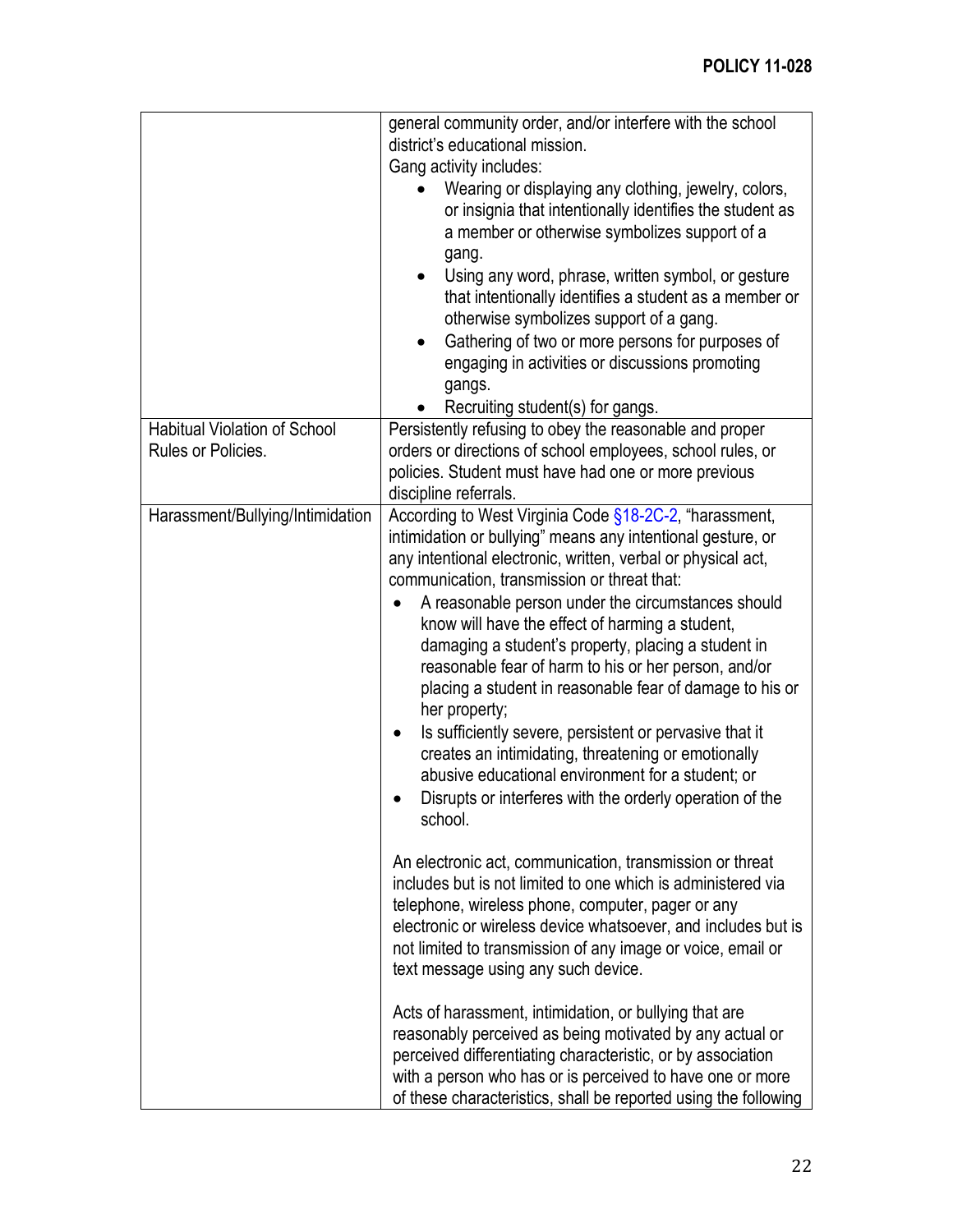|                          | list: race; color; religion; ancestry; national origin; gender;<br>socioeconomic status; academic status; gender identity or<br>expression; physical appearance; sexual orientation;<br>mental/physical/developmental/<br>sensory disability; or other characteristic.<br>When harassment, intimidation or bullying are of a racial,<br>sexual and/or religious/ethnic nature, the above definition<br>applies to all cases regardless of whether they involve<br>students, staff or the public. Detailed definitions related to<br>inappropriate behavior of this nature are as follows:                                                                                                                                                                                                                                                                                                                                                           |
|--------------------------|-----------------------------------------------------------------------------------------------------------------------------------------------------------------------------------------------------------------------------------------------------------------------------------------------------------------------------------------------------------------------------------------------------------------------------------------------------------------------------------------------------------------------------------------------------------------------------------------------------------------------------------------------------------------------------------------------------------------------------------------------------------------------------------------------------------------------------------------------------------------------------------------------------------------------------------------------------|
| <b>Sexual Harassment</b> | Sexual harassment consists of sexual advances, requests<br>for sexual favors, sexually motivated physical conduct or<br>other verbal or physical conduct or communication of a<br>sexual nature when:<br>submission to the conduct or communication is made a<br>term or condition, either explicitly or implicitly, of<br>obtaining or retaining employment, or of obtaining an<br>education; or<br>submission to or rejection of that conduct or<br>$\bullet$<br>communication by an individual is used as a factor in<br>decisions affecting that individual's employment or<br>education; or that conduct or communication has the<br>purpose or effect of substantially or unreasonably<br>interfering with an individual's employment or education;<br>or<br>creating an intimidating, hostile or offensive employment<br>or educational environment.<br>Amorous relationships between county board employees and<br>students are prohibited. |
|                          | Sexual harassment may include but is not limited to:<br>verbal harassment of a sexual nature or abuse;<br>pressure for sexual activity;<br>inappropriate or unwelcome patting, pinching or physical<br>contact;<br>sexual behavior or words, including demands for sexual<br>favors, accompanied by implied or overt threats and/or<br>promises concerning an individual's employment or<br>educational status;<br>behavior, verbal or written words or symbols directed at<br>an individual because of gender; or<br>the use of authority to emphasize the sexuality of a<br>student in a manner that prevents or impairs that                                                                                                                                                                                                                                                                                                                     |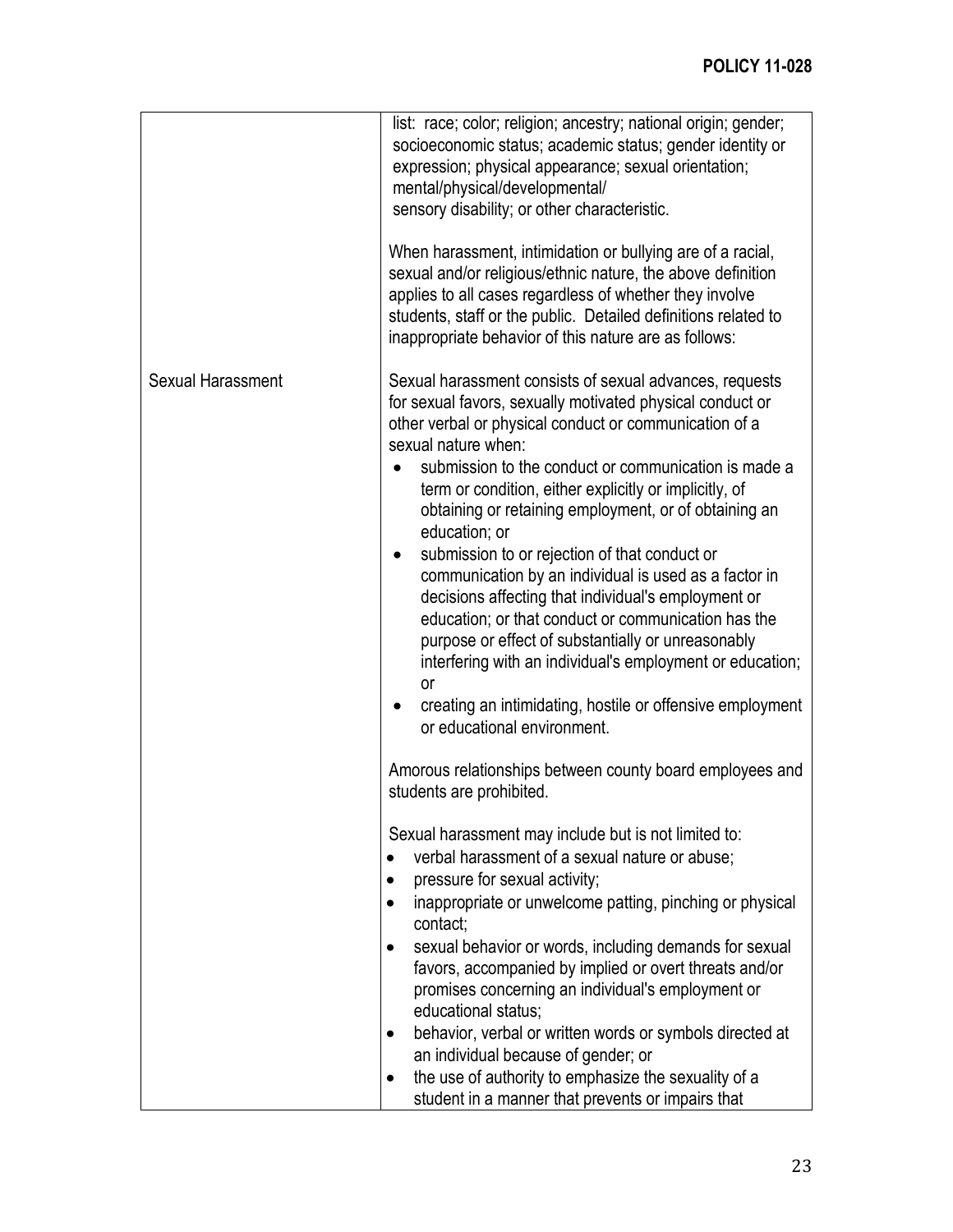|                             | student's full enjoyment of educational benefits,<br>climate/culture or opportunities.                                                                                                                                                                                                                                                                                                                                                                                                                                                                                                                                                                                                                                                                                                                                                                                                                                                                                                                        |
|-----------------------------|---------------------------------------------------------------------------------------------------------------------------------------------------------------------------------------------------------------------------------------------------------------------------------------------------------------------------------------------------------------------------------------------------------------------------------------------------------------------------------------------------------------------------------------------------------------------------------------------------------------------------------------------------------------------------------------------------------------------------------------------------------------------------------------------------------------------------------------------------------------------------------------------------------------------------------------------------------------------------------------------------------------|
| <b>Racial Harassment</b>    | Racial harassment consists of physical, verbal or written<br>conduct relating to an individual's race when the conduct:<br>has the purpose or effect of creating an intimidating,<br>$\bullet$<br>hostile or offensive working or academic environment;<br>has the purpose or effect of substantially or unreasonably<br>$\bullet$<br>interfering with an individual's work or academic<br>performance; or<br>otherwise adversely affects an individual's employment<br>$\bullet$<br>or academic opportunities.                                                                                                                                                                                                                                                                                                                                                                                                                                                                                               |
| Religious/Ethnic Harassment | Religious/ethnic harassment consists of physical, verbal or<br>written conduct which is related to an individual's religion or<br>ethnic background when the conduct:<br>has the purpose or effect of creating an intimidating,<br>$\bullet$<br>hostile or offensive working or academic environment;<br>has the purpose or effect of substantially or unreasonably<br>$\bullet$<br>interfering with an individual's work or academic<br>performance; or<br>otherwise adversely affects an individual's employment<br>٠<br>or academic opportunities.                                                                                                                                                                                                                                                                                                                                                                                                                                                         |
| Sexual Violence             | Sexual violence is a physical act of aggression or force or<br>the threat thereof which involves the touching of another's<br>intimate parts, or forcing a person to touch any person's<br>intimate parts. Intimate parts include the primary genital<br>area, groin, inner thigh, buttocks or breast, as well as the<br>clothing covering these areas. Sexual violence may include,<br>but is not limited to:<br>touching, patting, grabbing or pinching another person's<br>intimate parts, whether that person is of the same sex or<br>the opposite sex;<br>coercing, forcing or attempting to coerce or force the<br>touching of anyone's intimate parts;<br>coercing, forcing or attempting to coerce or force sexual<br>intercourse or a sexual act on another; or<br>threatening to force or coerce sexual acts, including the<br>$\bullet$<br>touching of intimate parts or intercourse, on another.<br>threatening or forcing exposure of intimate apparel or<br>body parts by removal of clothing. |
| <b>Racial Violence</b>      | Racial violence is a physical act of aggression or assault<br>upon another because of, or in a manner reasonably related<br>to, race.                                                                                                                                                                                                                                                                                                                                                                                                                                                                                                                                                                                                                                                                                                                                                                                                                                                                         |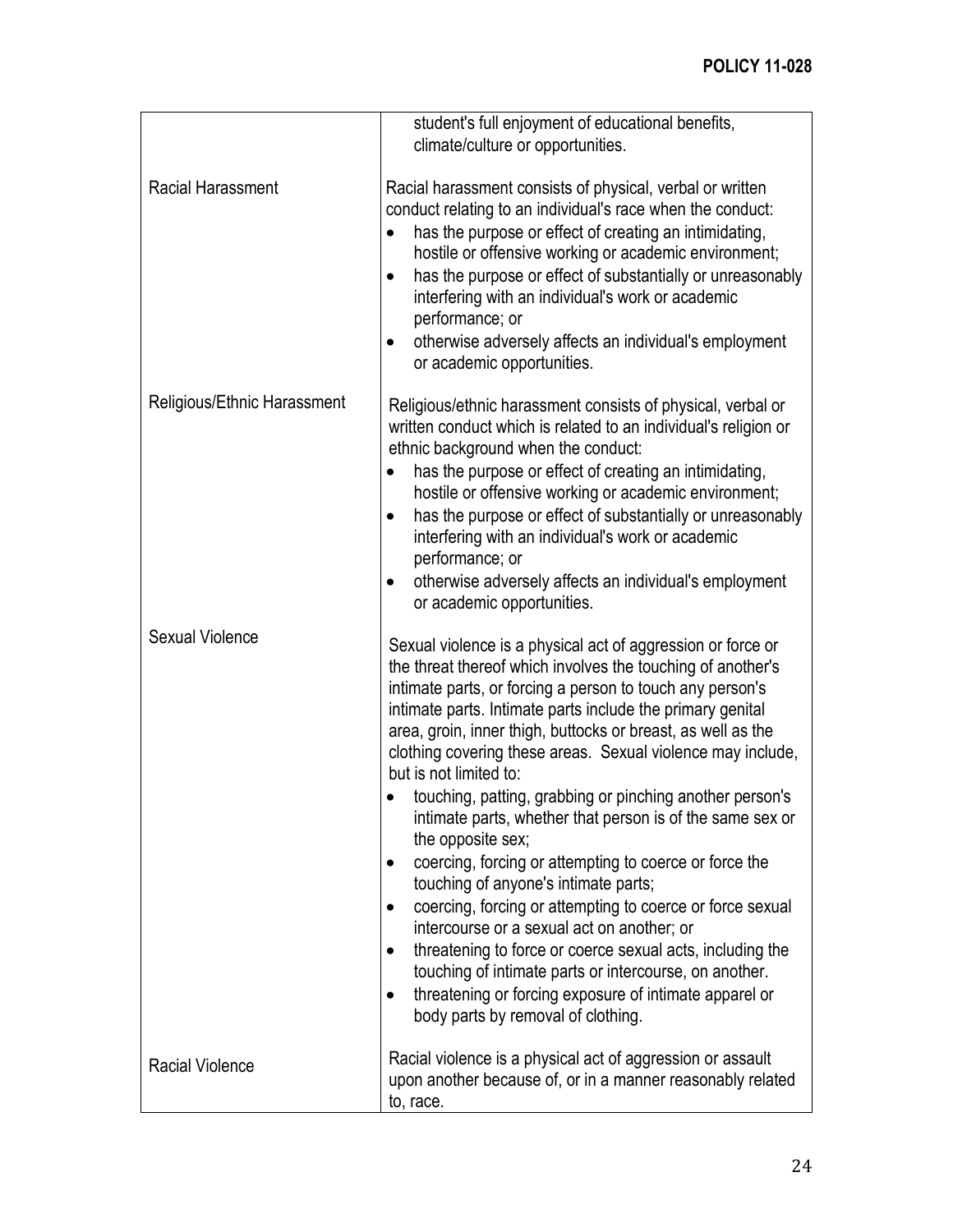| Hazing<br>Imitation Drugs: Possession,<br>Use, Distribution, or Sale | Hazing or conspiring to engage in the hazing of another<br>person. Hazing means to cause any action or situation which<br>recklessly or intentionally endangers the mental or physical<br>health or safety of another person or persons to destroy or<br>remove public or private property for the purpose of initiation<br>or admission into or affiliation with, or as a condition for<br>continued membership in, any activity or organization,<br>including both co-curricular and extra-curricular activities.<br>Possessing, using, distributing, or selling any substance that<br>is expressly represented or implied to be a controlled |
|----------------------------------------------------------------------|-------------------------------------------------------------------------------------------------------------------------------------------------------------------------------------------------------------------------------------------------------------------------------------------------------------------------------------------------------------------------------------------------------------------------------------------------------------------------------------------------------------------------------------------------------------------------------------------------------------------------------------------------|
|                                                                      | substance or simulate the effect and/or the appearance<br>(color, shape, size, and markings) of a controlled substance.                                                                                                                                                                                                                                                                                                                                                                                                                                                                                                                         |
| Improper or Negligent Operation<br>of a Motor Vehicle                | Operating a motor vehicle intentionally and recklessly on the<br>grounds of any educational facility, parking lot, or at any<br>school-sponsored activity, which endangers the safety,<br>health, or welfare of others.                                                                                                                                                                                                                                                                                                                                                                                                                         |
| Inappropriate Appearance                                             | Dressing or grooming in a manner that disrupts the<br>educational process or is detrimental to the health, safety, or<br>welfare of others.<br>Distractive or indecent dress that interferes with the teaching<br>and learning process, including wearing any apparel that<br>displays or promotes behavior and/or items prohibited by this<br>policy.                                                                                                                                                                                                                                                                                          |
| Inappropriate Display of<br>Affection                                | Engaging in inappropriate displays of intimate affection, such<br>as kissing or embracing.                                                                                                                                                                                                                                                                                                                                                                                                                                                                                                                                                      |
| Inappropriate Language                                               | Using profanity in general context whether verbally or in<br>writing, with or without photographs or drawings (not directed<br>toward any individual or group).                                                                                                                                                                                                                                                                                                                                                                                                                                                                                 |
| <b>Inhalant Abuse</b>                                                | Deliberately inhaling or sniffing common products found in<br>homes, schools, and communities with the purpose of<br>intoxication. The action may be referred to as huffing,<br>sniffing, dusting, and/or bagging.                                                                                                                                                                                                                                                                                                                                                                                                                              |
| Insubordination                                                      | Ignoring or refusing to comply with directions or instructions<br>given by school authorities. Refusing to open a book,<br>complete an assignment, work with another student, work in<br>a group, take a test or do any other class-or school-related<br>activity not listed herein, refusing to leave a hallway when<br>requested by a school staff member, or running away from<br>school staff when told to stop, all constitute<br>insubordination/unruly conduct.                                                                                                                                                                          |
| Larceny                                                              | Taking another person's property or having another person's<br>property in his/her possession without permission. Property<br>valued at \$1,000 or more will increase this behavior to a<br>Level 4 because it is considered a felony in accordance with<br>W. Va. Code §61-3-13.                                                                                                                                                                                                                                                                                                                                                               |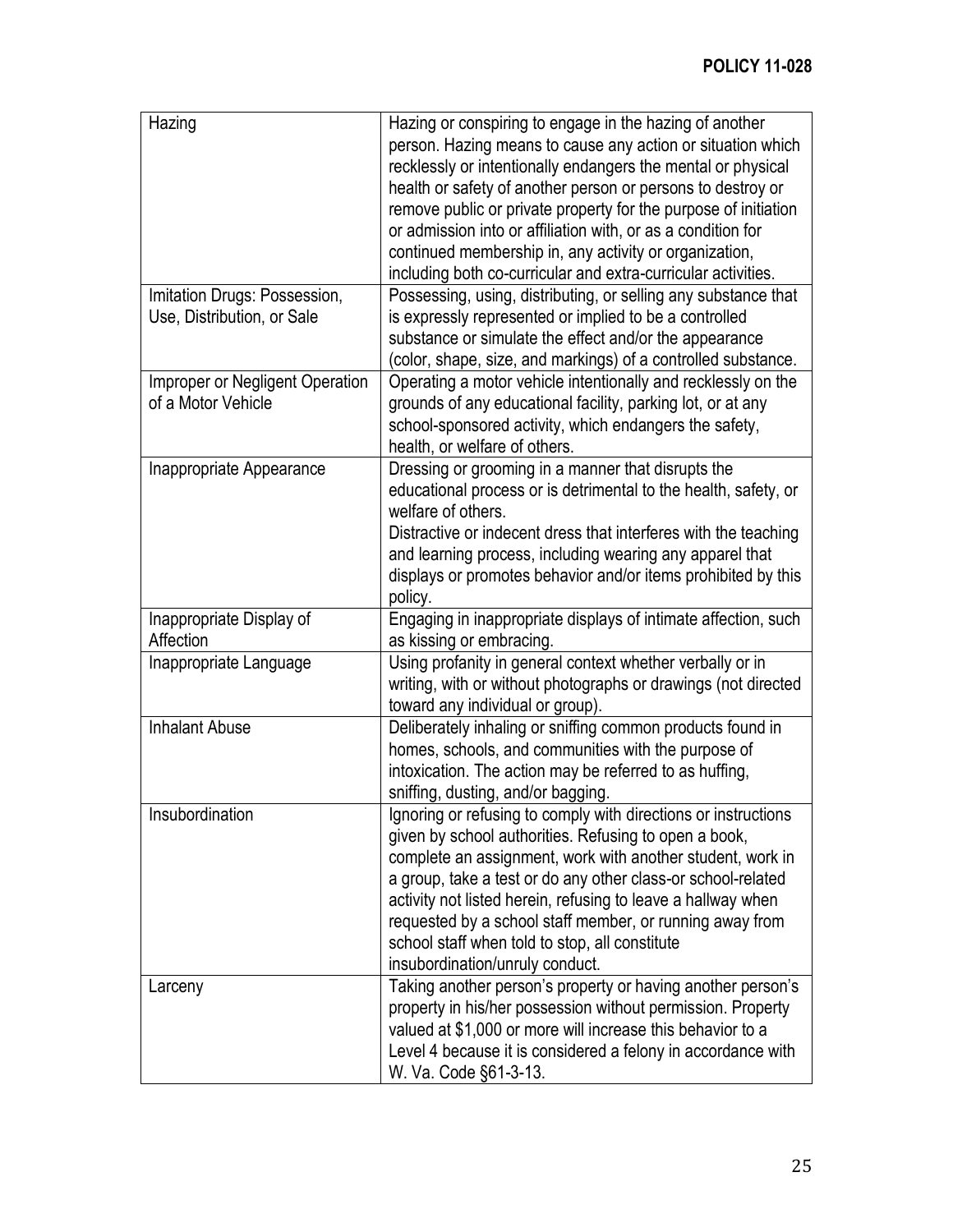| Leaving School without           | Leaving the school building, campus, or school activity                                                                      |
|----------------------------------|------------------------------------------------------------------------------------------------------------------------------|
| Permission                       | without permission from authorized school personnel.                                                                         |
| Physical Fight without Injury    | Engaging in a physical altercation using blows with intent to                                                                |
|                                  | harm or overpower another person or persons.                                                                                 |
| Possession of Imitation Weapon   | Possesses any object fashioned to imitate or look like a                                                                     |
|                                  | weapon.                                                                                                                      |
| Possession of Inappropriate      | Possessing personal property that is prohibited by school                                                                    |
| Personal Property                | rules or that is disruptive to teaching and learning.                                                                        |
| Possession of Knife not meeting  | Possessing a knife or knife-like implement under $3\frac{1}{2}$ inches                                                       |
| dangerous weapon definition      | in length. W. Va. Code §61-7-2 clarifies that a pocket knife                                                                 |
| (W. Va. Code §61-7-2)            | with a blade of $3\frac{1}{2}$ inches or less in length, a hunting or                                                        |
|                                  | fishing knife carried for sports or other recreational uses, or a                                                            |
|                                  | knife designed for use as a tool or household implement                                                                      |
|                                  | shall not be included within the term knife as defined as a                                                                  |
|                                  | deadly weapon unless such knife is knowingly used or                                                                         |
|                                  | intended to be used to produce serious bodily injury or death.                                                               |
| Profane language/Obscene         | Directing profane language, obscene gestures, or indecent                                                                    |
| Gesture/Indecent Act Toward an   | acts towards a school employee or a fellow student. That                                                                     |
| Employee or a Student            | includes but is not limited to verbal, written, electronic, and/or                                                           |
|                                  | illustrative communications intended to offend and/or                                                                        |
| Sexual Misconduct                | humiliate.                                                                                                                   |
|                                  | Exposing himself/herself publicly and indecently, displaying<br>or transmitting any drawing or photograph or a sexual nature |
|                                  | on school property, on a school bus, or at a school-                                                                         |
|                                  | sponsored event.                                                                                                             |
| <b>Skipping Class</b>            | Failing to report to the school's assigned class or activity                                                                 |
|                                  | without prior permission, knowledge, or excuse by the school                                                                 |
|                                  | or by the parent or guardian. W. Va. Code 126CSR81,                                                                          |
|                                  | WVBE policy 4110.                                                                                                            |
| <b>Tardiness</b>                 | Failing to be in his/her place of instruction at the assigned                                                                |
|                                  | time without a valid excuse.                                                                                                 |
| <b>Technology Misuse</b>         | Violating W. Va. 126CSR41, WVBE Policy 2460, Educational                                                                     |
|                                  | Purpose and Acceptable Use of Electronic Resources,                                                                          |
|                                  | Technologies and the Internet.                                                                                               |
| Threat of Injury/Assault against | Threatening (verbal or written) or attempting to injure another                                                              |
| an employee/student              | student, teacher, administrator, or other school personnel.                                                                  |
|                                  | This includes assault on a school employee designed in W.                                                                    |
|                                  | Va. Code §61-2-15.                                                                                                           |
| Trespassing                      | Entering the premises of county school system property,                                                                      |
|                                  | other than the assigned time and the location without                                                                        |
|                                  | authorization from proper school authorities.                                                                                |
| Vehicle Parking Violation        | Engaging in improper parking of a motor vehicle on school                                                                    |
|                                  | property.                                                                                                                    |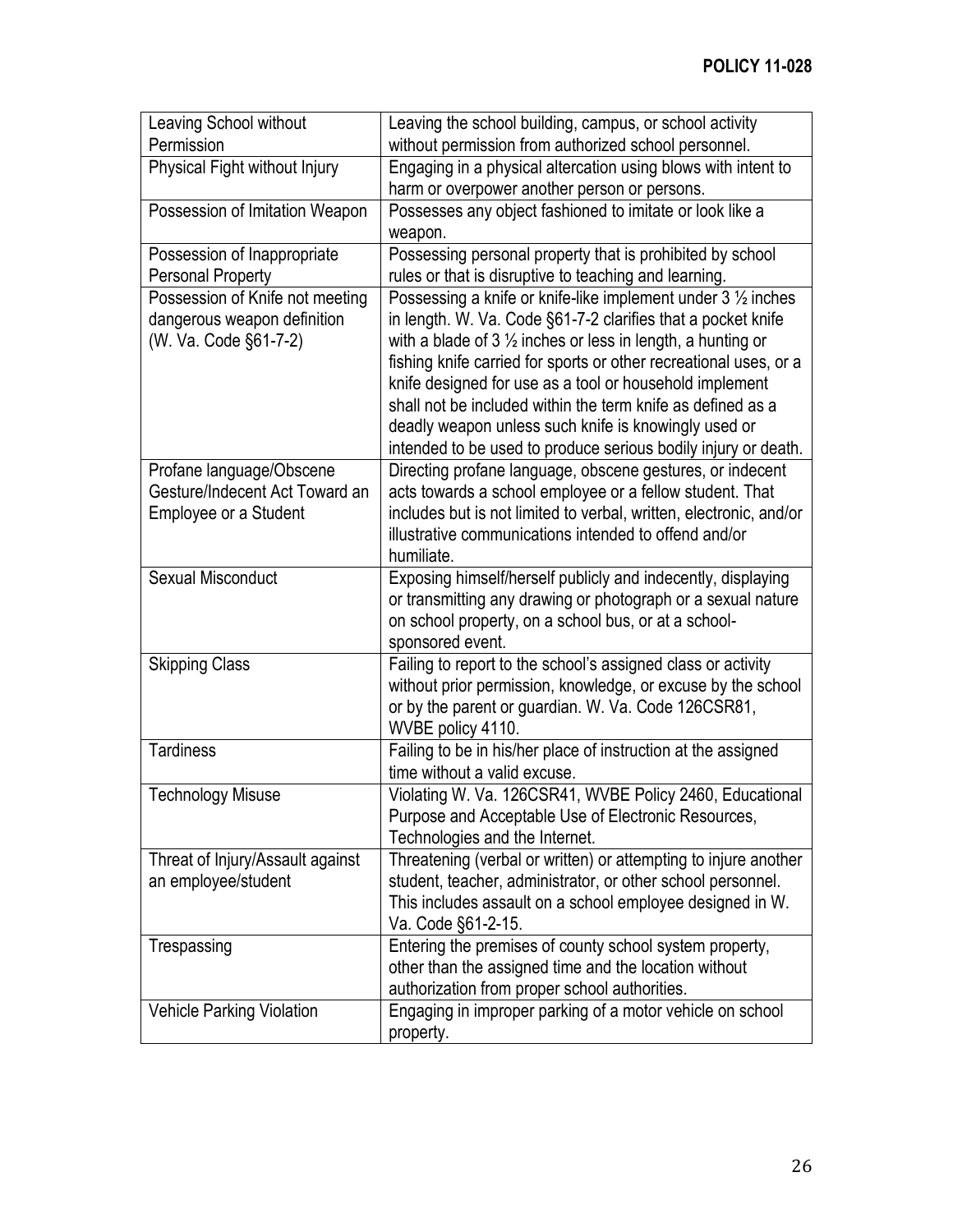# **Appendix B: Level 4 Behaviors**

<span id="page-26-0"></span>

| <b>Behaviors</b>                                      | <b>Definitions - Level 4</b>                                                                                                                                                                                                                                                                                                                                                                                                                                                                                                                                                                                                                                                                                                                                                                                                                                                                                                                                                                           |
|-------------------------------------------------------|--------------------------------------------------------------------------------------------------------------------------------------------------------------------------------------------------------------------------------------------------------------------------------------------------------------------------------------------------------------------------------------------------------------------------------------------------------------------------------------------------------------------------------------------------------------------------------------------------------------------------------------------------------------------------------------------------------------------------------------------------------------------------------------------------------------------------------------------------------------------------------------------------------------------------------------------------------------------------------------------------------|
|                                                       | LEVEL 4: Safe Schools Act Behaviors are defined in W. Va. Code §18-5-1 and §18-5-1a.                                                                                                                                                                                                                                                                                                                                                                                                                                                                                                                                                                                                                                                                                                                                                                                                                                                                                                                   |
|                                                       | These laws require that the principal, superintendent and county board address Level 4                                                                                                                                                                                                                                                                                                                                                                                                                                                                                                                                                                                                                                                                                                                                                                                                                                                                                                                 |
|                                                       | behaviors in a specific manner as outlined in West Virginia Code §18A-5-1a.                                                                                                                                                                                                                                                                                                                                                                                                                                                                                                                                                                                                                                                                                                                                                                                                                                                                                                                            |
| <b>Battery</b>                                        | A student will not commit a battery by unlawfully and intentionally making physical                                                                                                                                                                                                                                                                                                                                                                                                                                                                                                                                                                                                                                                                                                                                                                                                                                                                                                                    |
| Against a                                             | contact of an insulting or provoking nature with the person of a school employee or                                                                                                                                                                                                                                                                                                                                                                                                                                                                                                                                                                                                                                                                                                                                                                                                                                                                                                                    |
| School                                                | causing physical harm to a school employee as outlined in W. Va. Code §61-2-                                                                                                                                                                                                                                                                                                                                                                                                                                                                                                                                                                                                                                                                                                                                                                                                                                                                                                                           |
| Employee                                              | 15b. A student who violated this code section will be suspended and expelled.                                                                                                                                                                                                                                                                                                                                                                                                                                                                                                                                                                                                                                                                                                                                                                                                                                                                                                                          |
| Felony                                                | A student will not commit an act or engage in conduct that would constitute a<br>felony under the laws of this state if committed by an adult as outlined in West<br>Virginia Code §18A-5-1a(b)(i). Such acts that would constitute a felony include,<br>but are not limited to, arson (West Virginia Code §61-3-1), malicious wounding<br>and unlawful wounding (West Virginia Code §61-2-9), bomb threat (West Virginia<br>Code §61-6-17), sexual assault (West Virginia Code §61-8B-3), terrorist act or<br>false information about a terrorist act, hoax terrorist act (West Virginia Code §61-                                                                                                                                                                                                                                                                                                                                                                                                    |
|                                                       | 6-24) and grand larceny (West Virginia Code §61-3-13). The principal shall<br>suspend a student from school or from transportation if the principal determines<br>the student committed an act or engaged in conduct that would constitute a felony.<br>If a student is suspended, the principal may request that the superintendent<br>recommend to the board the student be expelled.                                                                                                                                                                                                                                                                                                                                                                                                                                                                                                                                                                                                                |
| Illegal<br>Substance<br>Related<br><b>Behaviors</b>   | A student will not sell or distribute a narcotic drug as defined in W. Va. Code<br>§60A-1-101 on the premises of an educational facility, at a school-sponsored<br>function, or on a school bus. A student guilty of this behavior shall be suspended<br>and expelled.                                                                                                                                                                                                                                                                                                                                                                                                                                                                                                                                                                                                                                                                                                                                 |
|                                                       | A student will not unlawfully possess, use, be under the influence of, distribute or<br>sell any substance containing alcohol, over-the-counter drugs, prescription drugs,<br>marijuana, narcotics, any other substance included in the Uniform Controlled<br>Substances Act as described in West Virginia Code §60A-1-101, et seq. or any<br>paraphernalia intended for the manufacture, sale and/or use of illegal substances<br>in any building/area under the control of a county school system, including all<br>activities or events sponsored by the county school district. This includes<br>violations of WVBE Policy 2422.7, Standards for Basic and Specialized Health<br>Care Procedures, and instances of prescription drug abuse. The principal shall<br>suspend a student from school or from transportation for possession of a<br>controlled substance governed by the Uniform Controlled Substance Act. The<br>principal determines consequences for other violations listed herein. |
| Possession<br>and/or Use<br>оf<br>Dangerous<br>Weapon | According to West Virginia Code §18A-5-1a(a), a student will not possess a<br>firearm or deadly weapon as defined in West Virginia Code §61-7-2, on any school<br>bus, on school property or at any school-sponsored function as defined in West<br>Virginia Code §61-7-11a.                                                                                                                                                                                                                                                                                                                                                                                                                                                                                                                                                                                                                                                                                                                           |
|                                                       | As defined in West Virginia Code §61-7-2, a "dangerous weapon" means any<br>device intended to cause injury or bodily harm, any device used in a threatening                                                                                                                                                                                                                                                                                                                                                                                                                                                                                                                                                                                                                                                                                                                                                                                                                                           |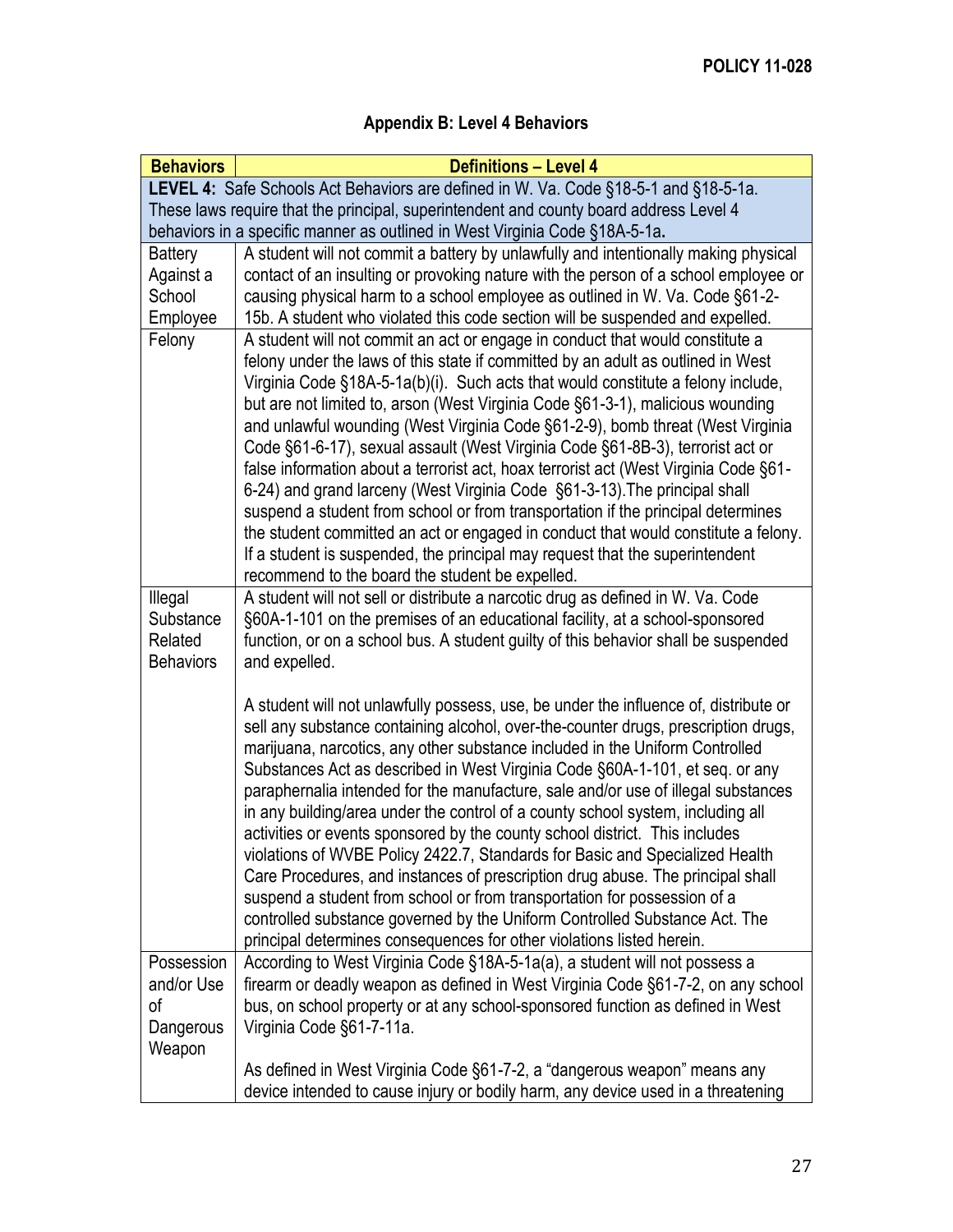| <b>Behaviors</b> | <b>Definitions - Level 4</b>                                                                                                                                                                                                                                      |
|------------------|-------------------------------------------------------------------------------------------------------------------------------------------------------------------------------------------------------------------------------------------------------------------|
|                  | manner that could cause injury or bodily harm, or any device that is primarily used<br>for self-protection. Dangerous weapons include, but are not limited to, blackjack,<br>gravity knife, knife, knife-like implement, switchblade knife, nunchaku, metallic or |
|                  | false knuckles, pistol, or revolver. A dangerous weapon may also include the use<br>of a legitimate tool, instrument, or equipment as a weapon including, but not                                                                                                 |
|                  | limited to, pens, pencils, compasses, or combs, with the intent to harm another.                                                                                                                                                                                  |
|                  | The student shall be suspended and expelled for violating W.Va. Code §61-7-11a.                                                                                                                                                                                   |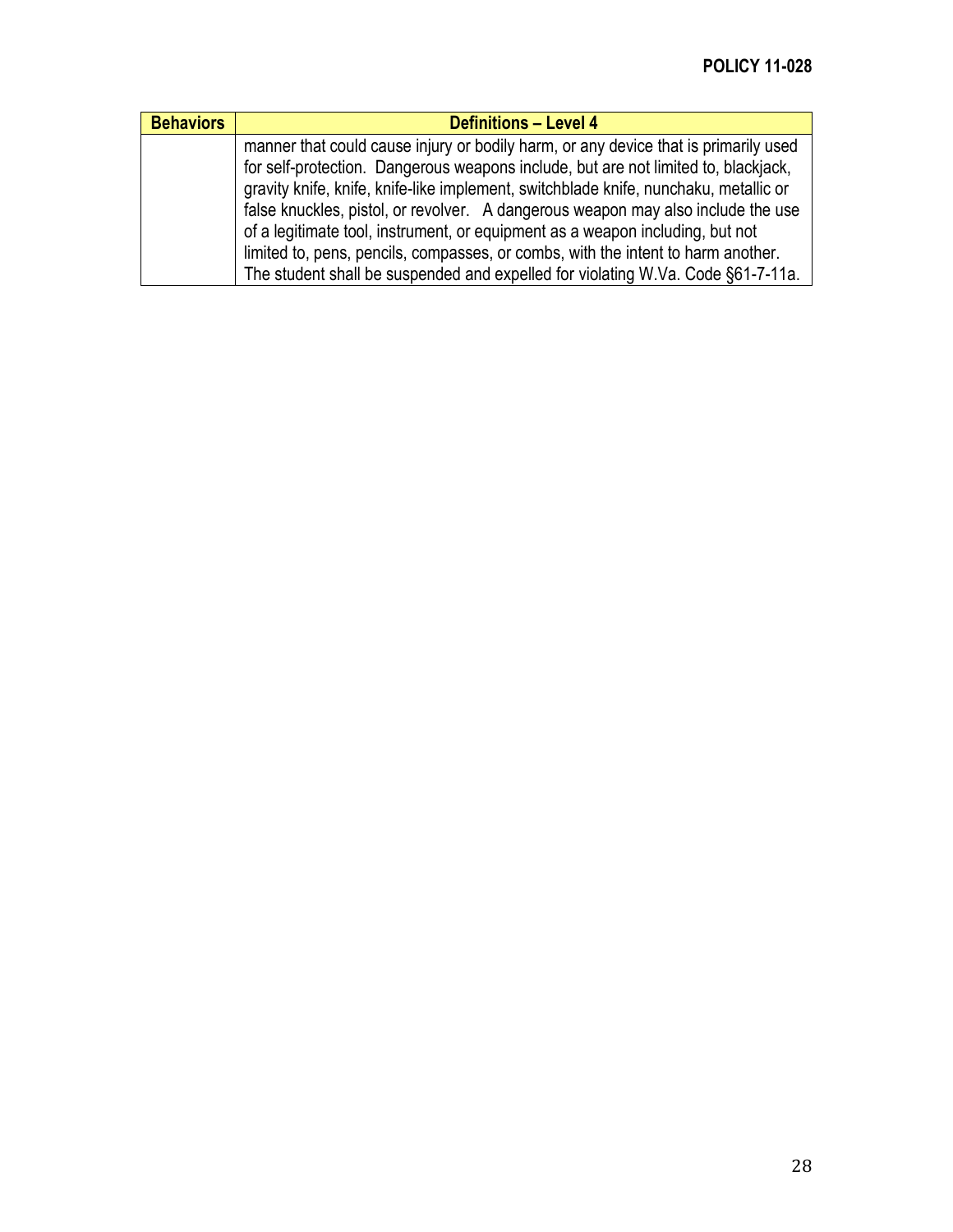# **Appendix C: Sample Interventions**

<span id="page-28-0"></span>

| <b>Level 1 Sample Interventions</b>                                           |
|-------------------------------------------------------------------------------|
| Break, moving position in class                                               |
| Send student on errand                                                        |
| Avoid power struggles                                                         |
| Call parent or send a note home (including positive notes)                    |
| Acknowledge positive behavior                                                 |
| Praise student frequently                                                     |
| Praise when cooperative and well behaved                                      |
| Praise when good attitude and involvement occur                               |
| Praise when on task                                                           |
| Use school-identified rewards and incentives                                  |
| Alternative modes of completing assignments                                   |
| <b>Alternate Seating</b>                                                      |
| Assign a classroom job                                                        |
| Break down assignment                                                         |
| <b>Break down directions</b>                                                  |
| Use clear and concise directions                                              |
| <b>Level 2 Sample Interventions</b>                                           |
| <b>Behavior Contract</b>                                                      |
| Behavior Intervention Plan (BIP)                                              |
| <b>Structured breaks</b>                                                      |
| Check In/Check Out                                                            |
| <b>Counselor Referral</b>                                                     |
| Daily Behavior Form                                                           |
| Functional Behavior Assessment (FBA)                                          |
| Mentoring                                                                     |
| Non-verbal cues and signals                                                   |
| Peer tutoring                                                                 |
| School-identified rewards and incentives                                      |
| Self-monitoring                                                               |
| Teaching conflict-resolution skills                                           |
| Teaching coping skills                                                        |
| Teaching relationship skills                                                  |
| Teaching relaxation techniques                                                |
| Teaching social skills                                                        |
| Referral to Student Assistance Team (SAT)                                     |
| Change in the student's class schedule, locker assignment, or seat assignment |
| <b>Level 3 Sample Interventions</b>                                           |
| <b>Behavior Contract</b>                                                      |
| Behavior Intervention Plan (BIP)                                              |
| <b>Behavior Meeting</b>                                                       |
| <b>Structured Breaks</b>                                                      |
| Check In/Check Out                                                            |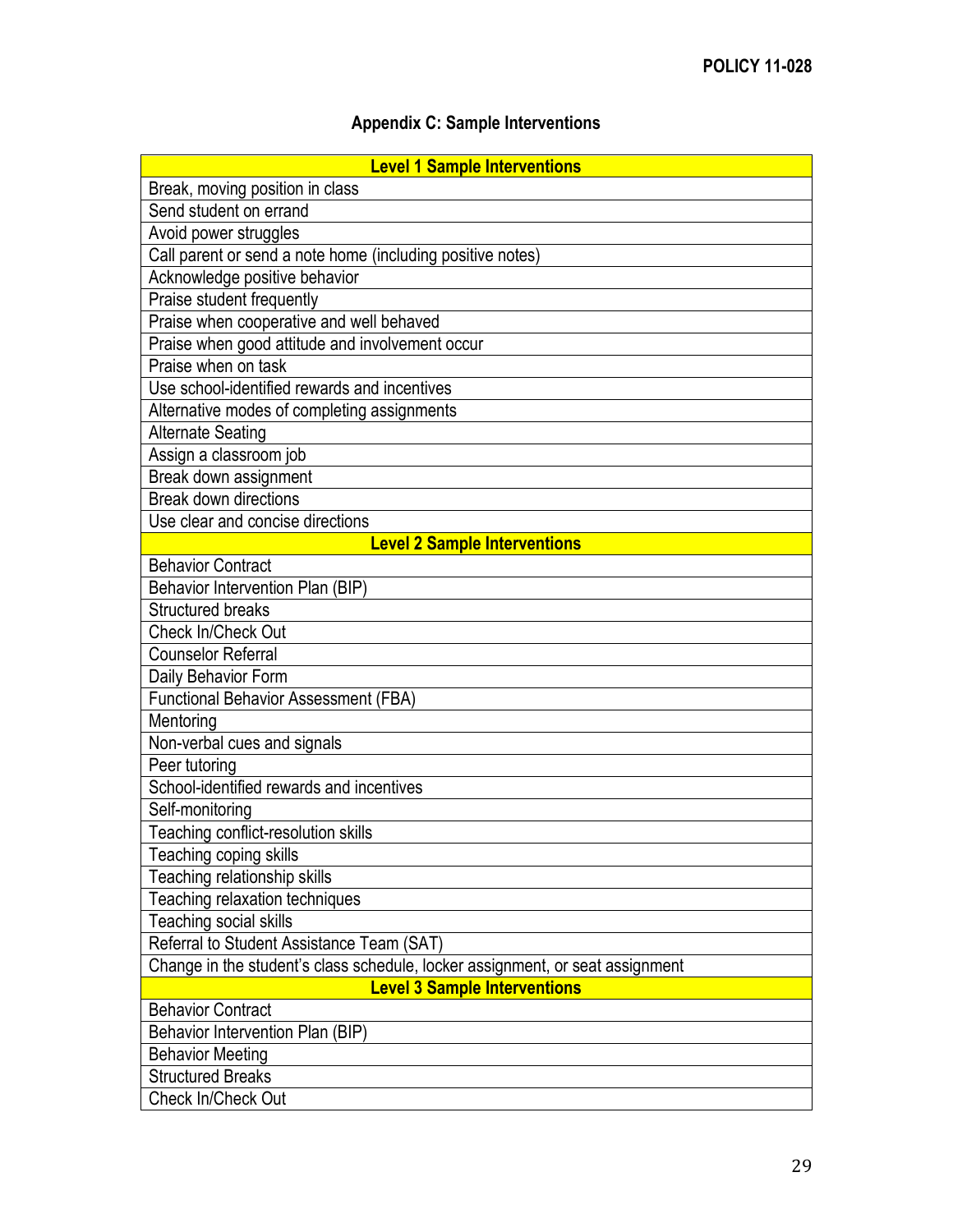| Collaboration with the Student's Mental Health Provider                       |
|-------------------------------------------------------------------------------|
| <b>Counselor Referral</b>                                                     |
| Daily Behavior Form                                                           |
| <b>Functional Behavior Assessment (FBA)</b>                                   |
| Mentoring                                                                     |
| Non-verbal cues and signals                                                   |
| Peer Tutoring                                                                 |
| School-identified rewards and incentives                                      |
| <b>Sensory Tools</b>                                                          |
| <b>Social Stories</b>                                                         |
| Teaching conflict-resolution skills                                           |
| Teaching coping skills                                                        |
| Teaching relationship skills                                                  |
| Teaching relaxation techniques                                                |
| Teaching social skills                                                        |
| Referral to Student Assistance Team (SAT)                                     |
| Change in the student's class schedule, locker assignment, or seat assignment |

#### **Points for Consideration**:

W.Va. Code §18A-5-1(d) prohibits the use of suspension solely for not attending class.

The selection of appropriate interventions for substance abuse must be considered very carefully depending upon the severity of the behavior and potential safety concern for others in the school. The first action must be to conference with the parent or guardian and appropriate law enforcement representatives in an effort to direct the student to appropriate addiction services. Referral to tobacco cessation services/treatment and substance abuse treatment services shall be a priority intervention strategy for these behaviors.